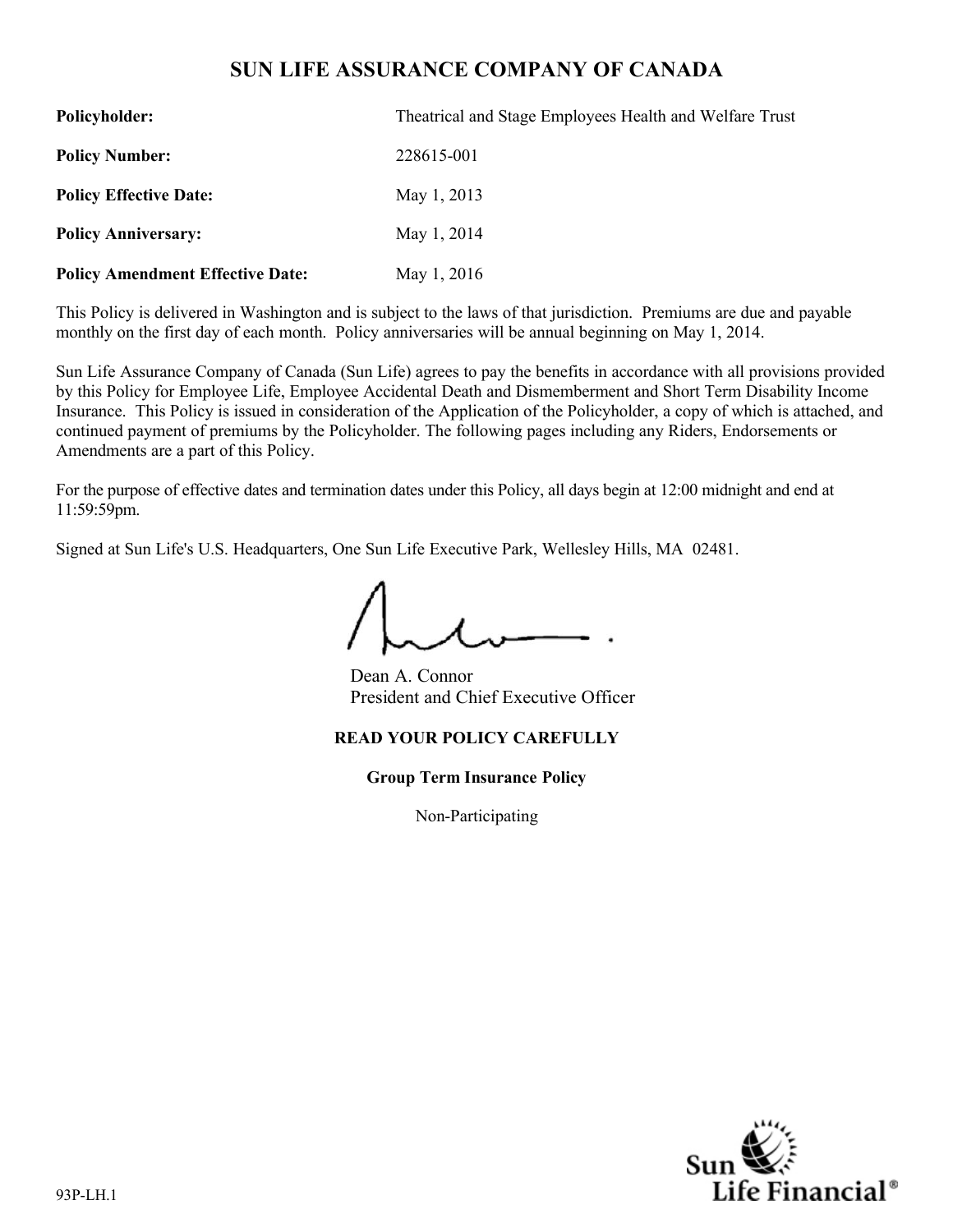# **Page Numbers**

| <b>Section I</b>    |  |
|---------------------|--|
| <b>Section II</b>   |  |
| <b>Section III</b>  |  |
| <b>Section IV</b>   |  |
|                     |  |
|                     |  |
|                     |  |
| <b>Section V</b>    |  |
| <b>Section VI</b>   |  |
| <b>Section VII</b>  |  |
| <b>Section VIII</b> |  |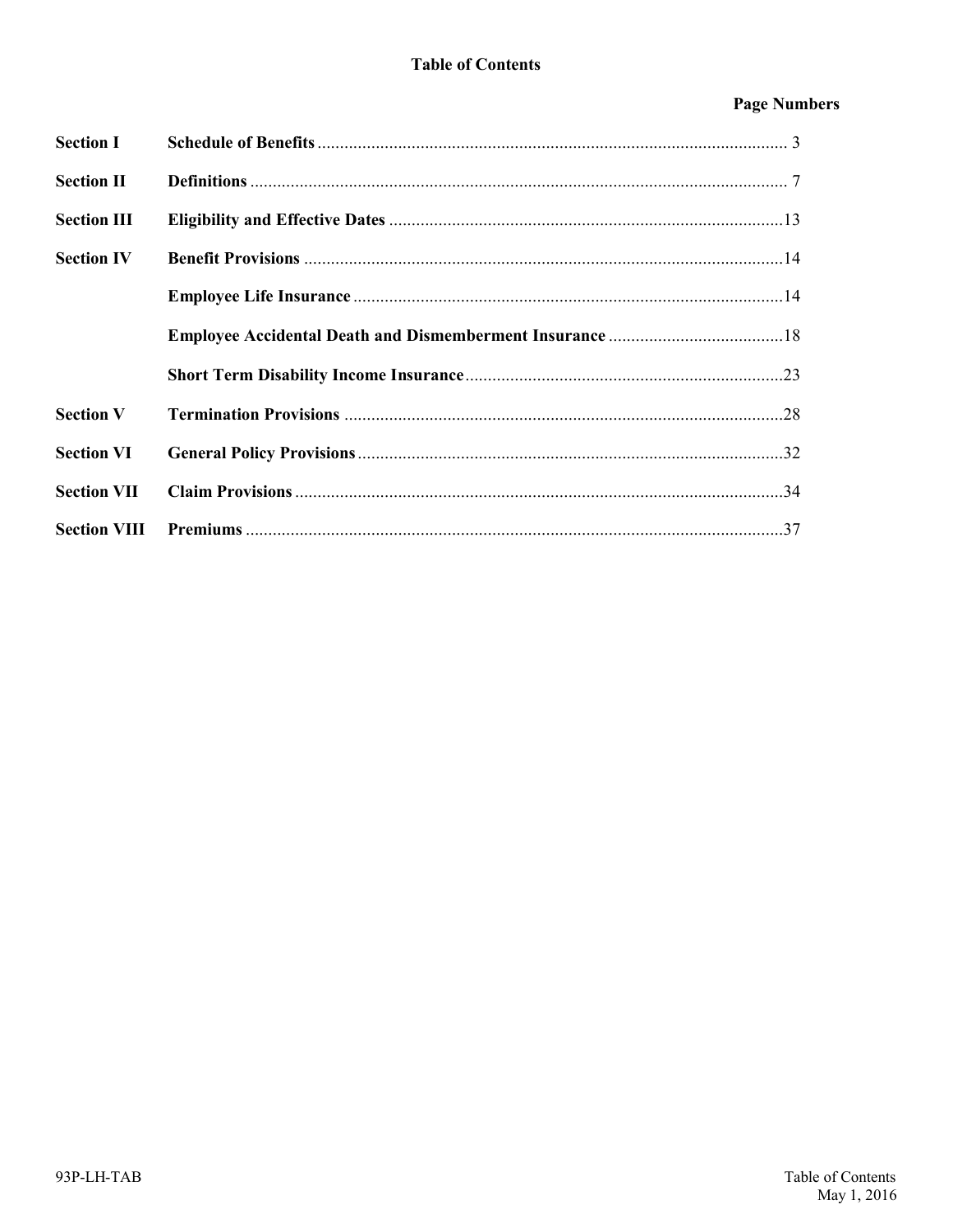# **ELIGIBLE CLASSES**

All United States Union Members of Local No. 15 International Alliance of Theatrical Stage Employees in good standing for whom an Employer makes contributions to the Policyholder on the Employee's behalf and are credited with at least 90 hours of contributions per month.

# **WAITING PERIOD**

Until the first day of the month following the Employee's completion of 180 hours within a 2 month period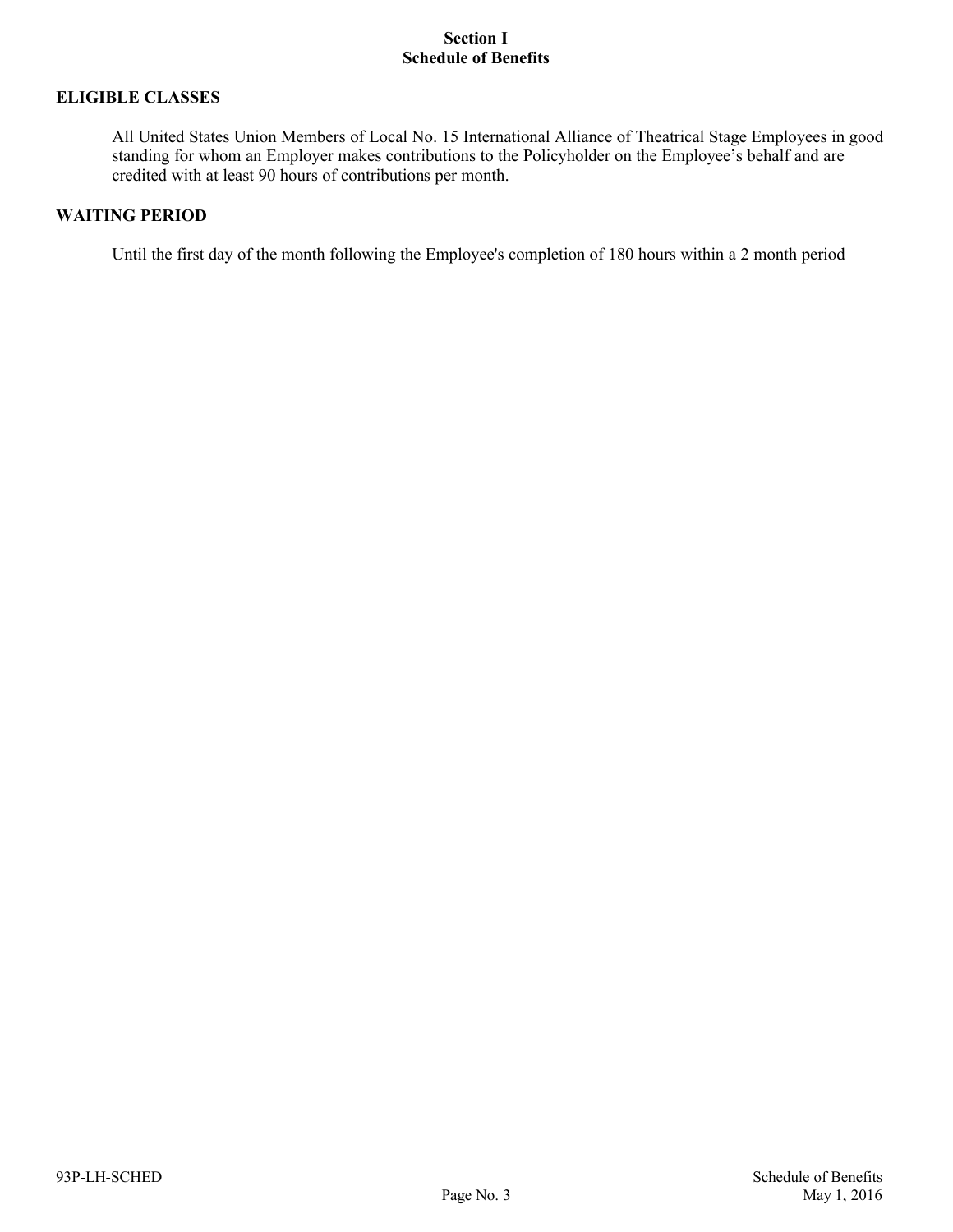# **EMPLOYEE LIFE AND ACCIDENTAL DEATH AND DISMEMBERMENT INSURANCE**

# **CLASSIFICATION**

1 All Eligible Employees

| <b>CLASS</b> | LIFE     | AD&D     |
|--------------|----------|----------|
|              | \$10,000 | \$10,000 |

An Employee's amount of Life and Accidental Death and Dismemberment Insurance shown in the Schedule will reduce to 67% when he attains age 70 and to 50% when he attains age 75.

An Employee's Life and Accidental Death and Dismemberment Insurance terminates at the Employee's retirement.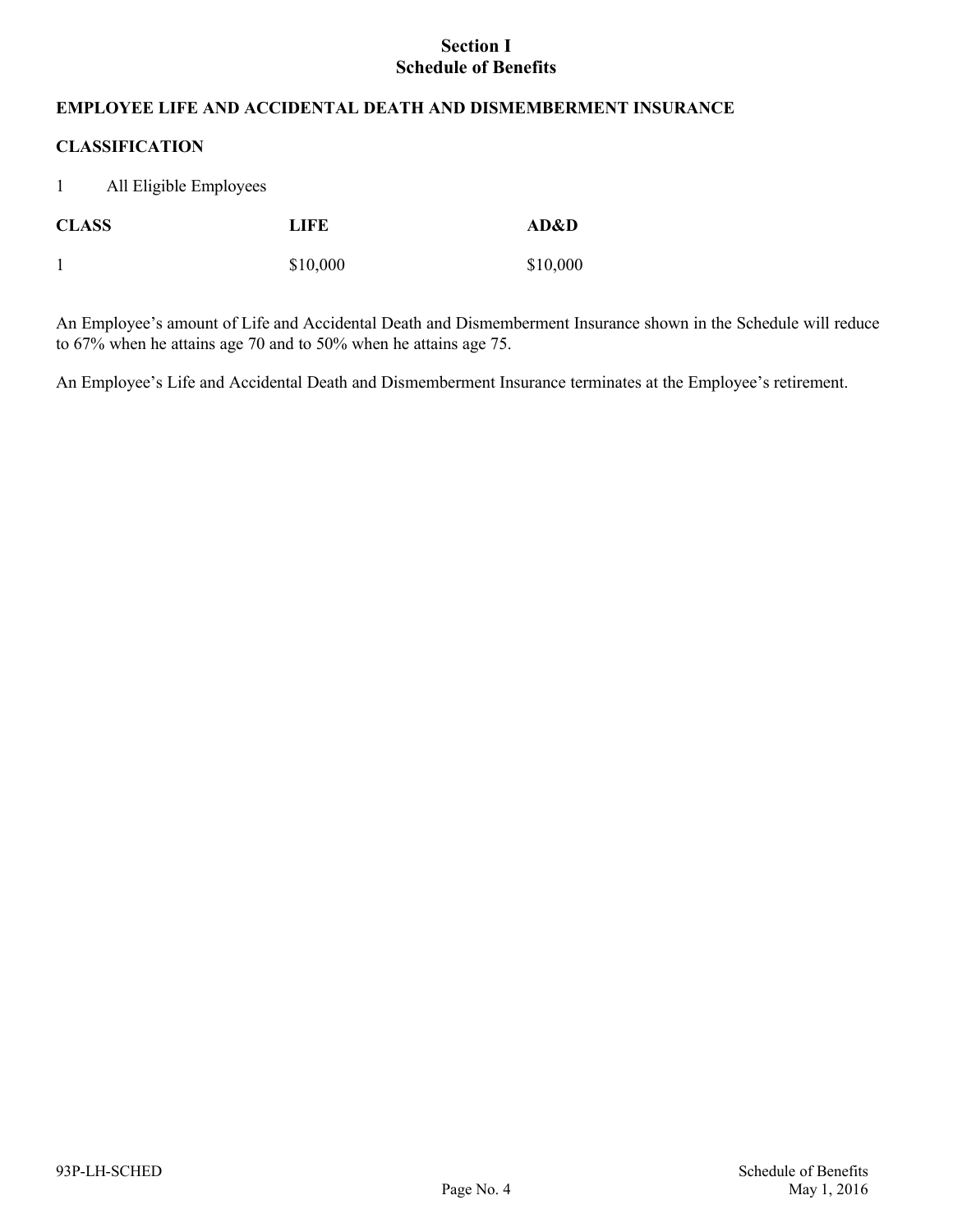# **SHORT TERM DISABILITY INCOME INSURANCE**

# **CLASSIFICATION**

- 1 All Eligible Employees
	- a. The **Benefit Percentage** is: 100% of Total Weekly Earnings.

# b. The **Maximum Weekly Benefit** is: \$150.

#### **Elimination Period**

- None for Injury, if Total or Partial Disability occurs within 72 hours after an accident
- 7 days for Sickness and Total or Partial Disability that begin later than 72 hours after an accident

# **Maximum Benefit Period**

13 Weeks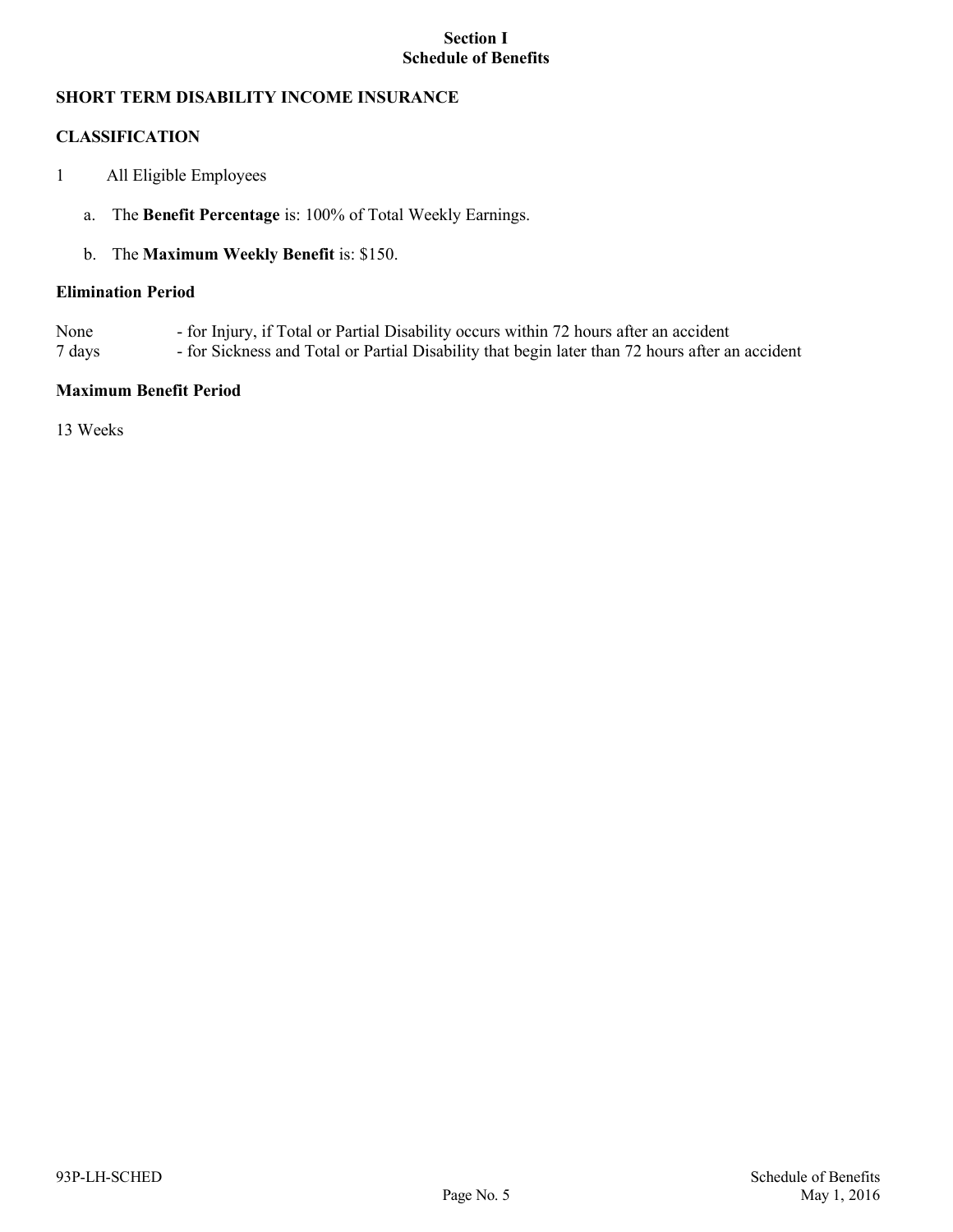# **CONTRIBUTIONS**

Employees will not contribute to the cost of their Employee Life, Employee Accidental Death and Dismemberment and Short Term Disability Income Insurance.

# **INITIAL MONTHLY PREMIUM RATES**

| Employee Life Insurance                                         | Refer to Attachment A |
|-----------------------------------------------------------------|-----------------------|
| <b>Employee Accidental Death</b><br>and Dismemberment Insurance | Refer to Attachment A |
| Short Term Disability Income Insurance                          | Refer to Attachment A |

The initial monthly premium rates are guaranteed until April 30, 2014 for Short Term Disability Income Insurance and until April 30, 2016 for Employee Life Insurance and Employee Accidental Death and Dismemberment Insurance unless otherwise specified in Section VIII, Premiums. See Section VIII, Premiums for more information.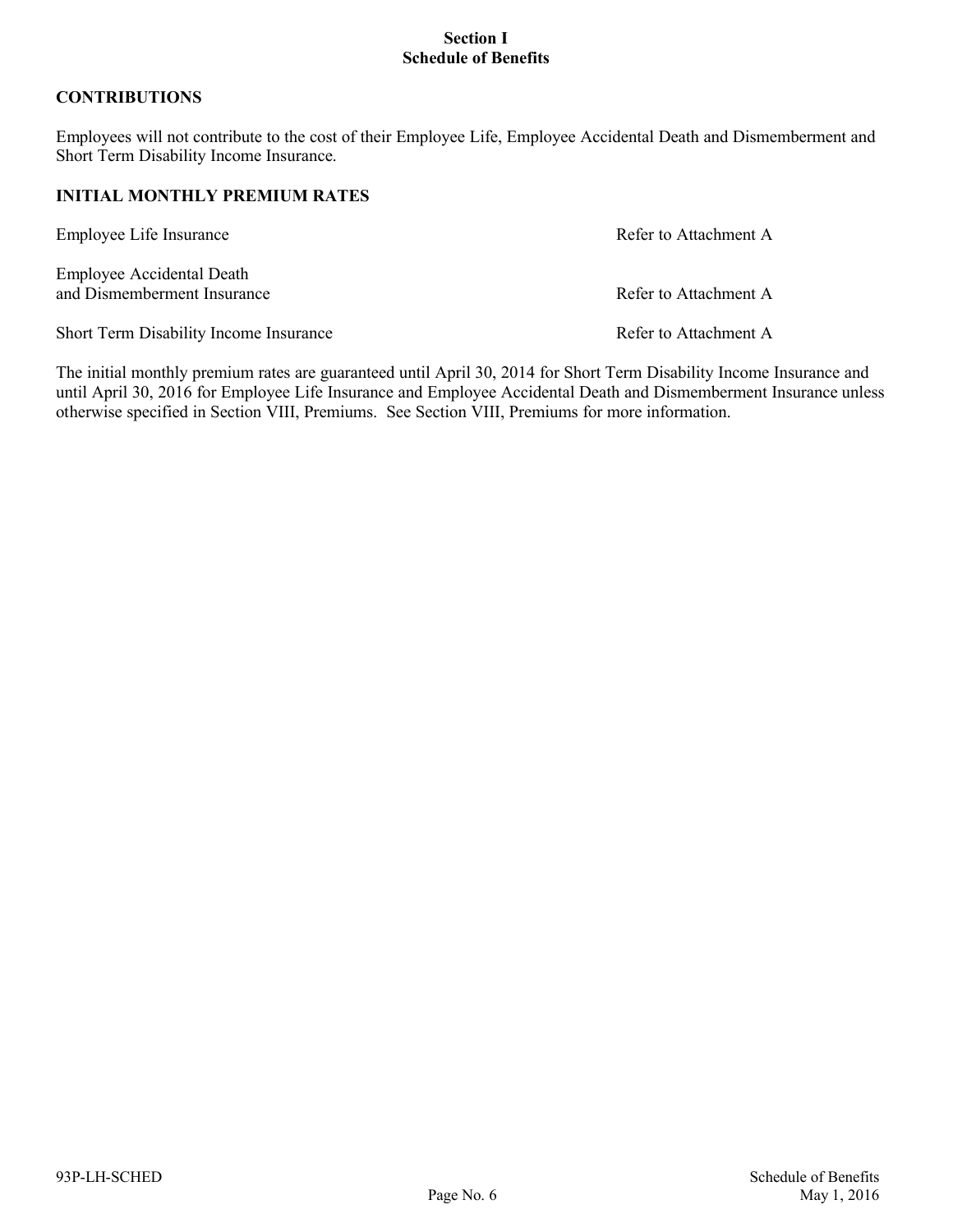**In this section Sun Life defines some basic terms needed to understand this Policy. All male terms include the female term, unless stated otherwise.**

# **For purposes of this Policy:**

**Actively at Work** means that an Employee performs all the regular duties of his job for a full work day scheduled by the Employer at the Employer's normal place of business or a site where the Employer's business requires the Employee to travel.

An Employee is considered Actively at Work on any day that is not his regular scheduled work day (e.g. vacation or holiday), provided the Employee was Actively at Work on his immediately preceding scheduled work day and the Employee:

- is not hospital confined; or
- is not disabled due to an injury or sickness.

An Employee is considered Actively at Work if he usually performs the regular duties of his job at his home, provided the Employee can perform all the regular duties of his job for a full work day and could do so at the Employer's normal place of business if required to do so, and the Employee:

- is not hospital confined; or
- is not disabled due to an injury or sickness.

**Application** means the document pertaining to the plan of insurance applied for by the Policyholder. This document is attached to this Policy.

**Certificate** means a written booklet prepared by Sun Life which includes any Riders, Endorsements or Amendments, containing a summary of:

- 1. the insurance benefits an Employee is entitled to;
- 2. to whom the benefits are payable; and
- 3. any limitations, exclusions or requirements that may apply.

**Eligibility Date** means the date or dates an Employee in an Eligible Class becomes eligible for insurance under this Policy. Classes eligible for insurance are shown in Section I, Schedule of Benefits.

**Employee** means a person who is employed by an Employer who participates in the Theatrical and Stage Employees Health and Welfare Trust, scheduled to work at least the number of hours shown in Section I, Schedule of Benefits, paid regular earnings and for whom contributions on his behalf are made by a participating Employer.

**Employer** for the purposes of this Policy means an entity that participates in the Theatrical and Stage Employees Health and Welfare Trust.

**Evidence of Insurability** means a statement or proof of an Employee's medical history upon which acceptance for insurance will be determined by Sun Life. The Employee must agree to submit to a paramedical examination and/or provide copies of medical records, if requested by Sun Life. Sun Life will pay the cost of any paramedical examination ordered by Sun Life for the purpose of providing Evidence of Insurability.

**Grace Period** means the 31 days following a premium due date.

**Hospital or Institution** means a facility licensed to provide full-time medical care and treatment under the direction of a full-time staff of licensed physicians.

**Injury** means bodily impairment resulting directly from an accident and independently of all other causes. Any Injury must occur and any disability must begin while the Employee is insured under this Policy.

**Non-Contributory Insurance** means insurance for which the premium is paid entirely by the Employer.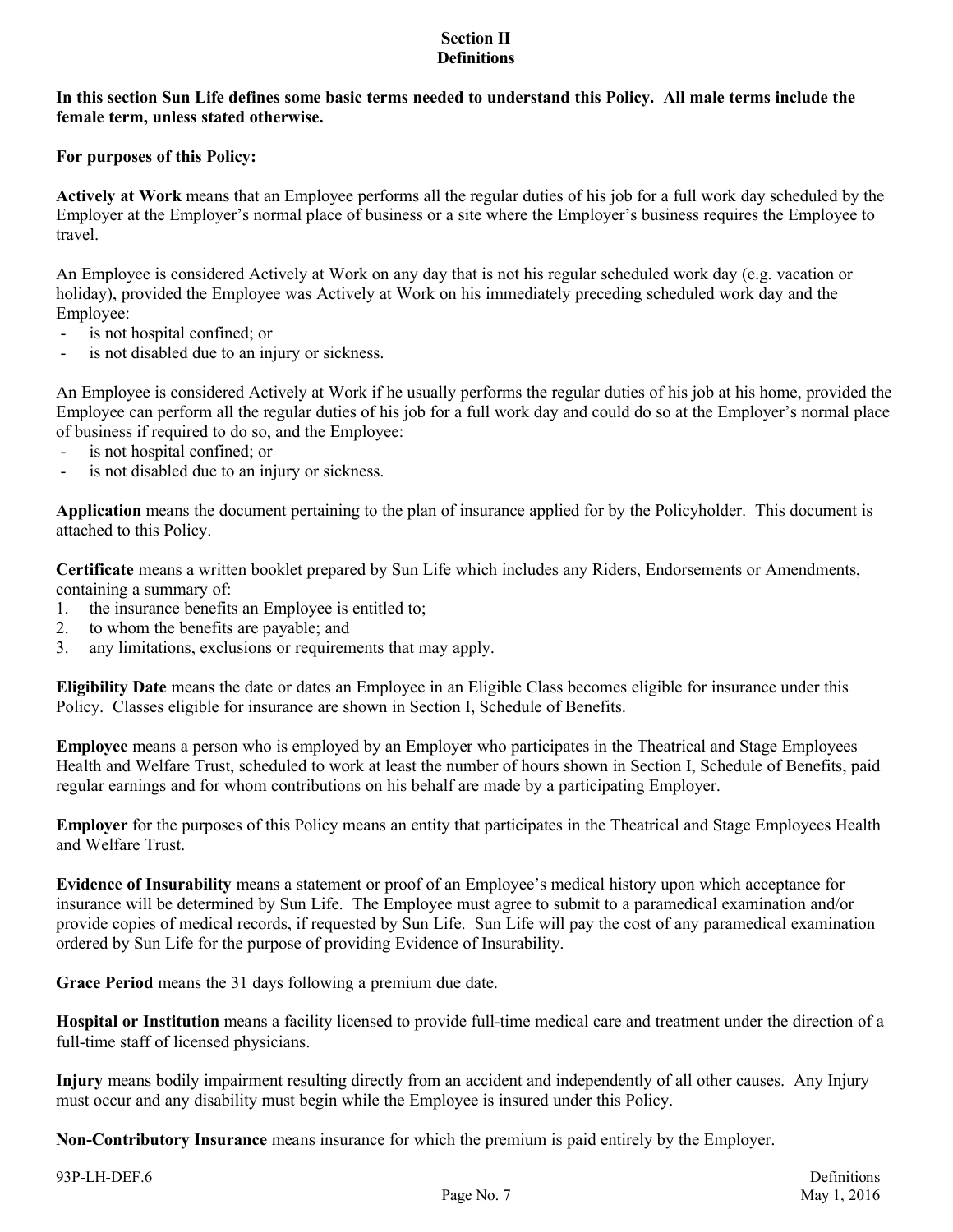**Physician** means an individual who is operating within the scope of his license and is either:

- 1. licensed to practice medicine and prescribe and administer drugs or to perform surgery; or
- 2. legally qualified as a medical practitioner and required to be recognized, under this Policy for insurance purposes, according to the insurance regulations of the governing jurisdiction.

The Physician cannot be the Employee, his spouse or the parents, brothers, sisters or children of the Employee or his spouse.

**Policyholder** means the entity to whom the Policy is issued.

**Pregnancy** means childbirth, miscarriage, abortion or any disease resulting from or aggravated by the pregnancy.

**Retirement Plan** means a program which provides retirement benefits to Employees and is not funded wholly by Employee contributions. The term will not include a  $401(k)$  plan, a  $403(b)$  plan, a profit sharing plan, a thrift plan, an individual retirement account (IRA), a tax sheltered annuity (TSA), a stock ownership plan, or a nonqualified plan of deferred compensation.

Employer's Retirement Plan will include any Retirement Plan:

- 1. which is part of any federal, state, county, municipal or association retirement system; and
- 2. the Employee is eligible for as a result of employment with the Employer.

**Sickness** means illness, disease or pregnancy. Any disability, because of Sickness, must begin while the Employee is insured under this Policy.

**U.S. Headquarters** means Sun Life Assurance Company of Canada, Wellesley Hills, MA 02481.

**Waiting Period** means the length of time immediately before an Employee's Eligibility Date during which he must be employed in an Eligible Class. Any period of time prior to the Policy Effective Date the Employee was Actively at Work for the Employer will count towards completion of the Waiting Period. The Waiting Period is shown in Section I, Schedule of Benefits.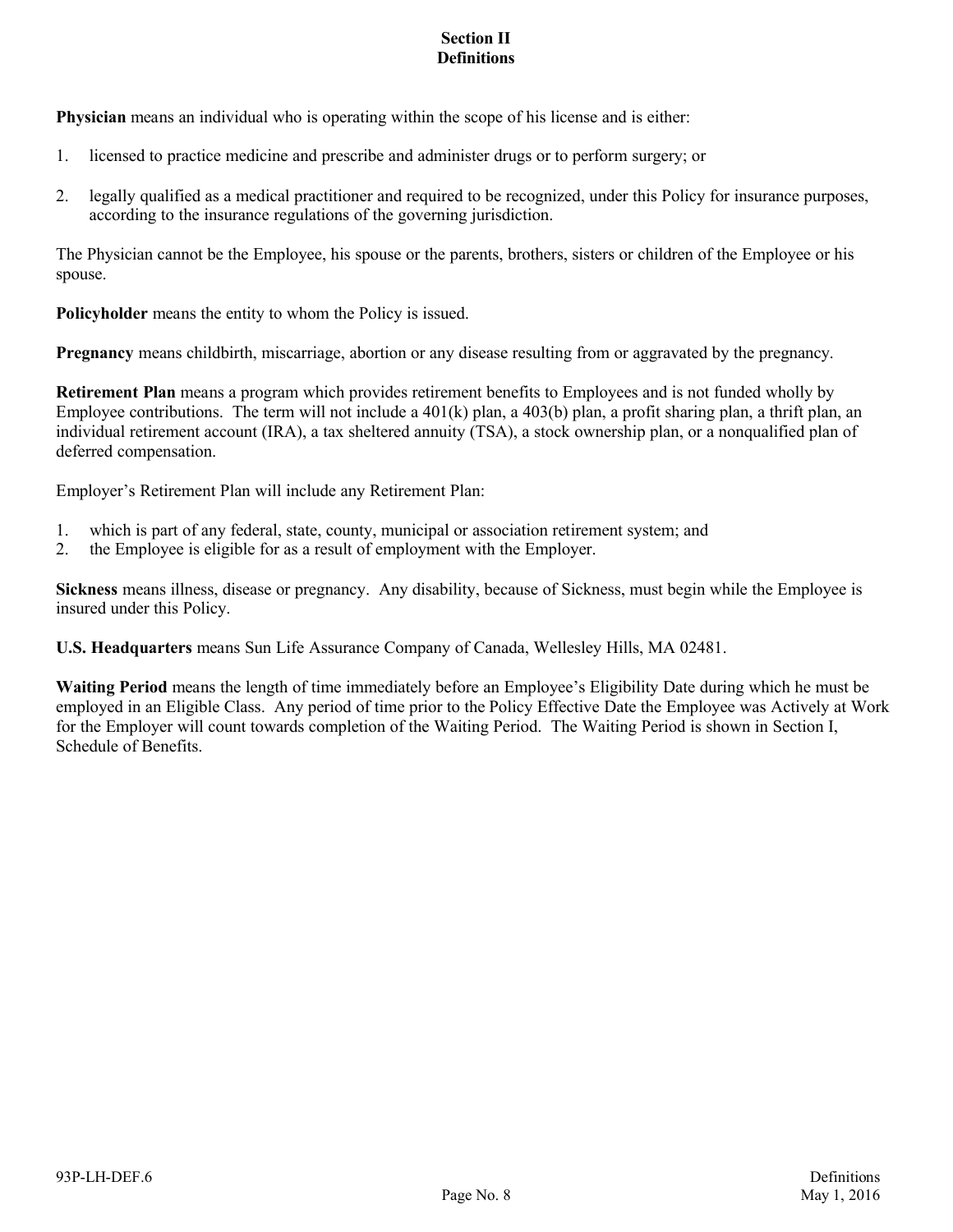# **The following Definitions are applicable to Life Insurance**

**Beneficiary** means the person (other than the Employer) who is entitled to receive death benefit proceeds as they become due under this Policy. A Beneficiary must be named by the Employee on a form acceptable to Sun Life and executed by the Employee.

**Retirement** means the first of the following to occur:

- 1. the effective date of the Employee's retirement benefits under:
	- a. any plan of a federal, state, county, municipal or an association retirement system which the Employee is eligible as a result of his employment with the Employer;
	- b. any Retirement Plan the Employer sponsors; or
	- c. any Retirement Plan to which the Employer:
		- i. makes contributions to; or
		- ii. has made contributions.
- 2. the effective date of the Employee's retirement benefits under the Social Security Act or any similar plan or act. However, if the Employee meets the definition of Employee and is receiving retirement benefits under the Social Security Act or similar plan or act, the Employee will not be considered retired.

**Total Disability or Totally Disabled** for purposes of determining eligibility for Waiver of Premium means an Employee, because of Injury or Sickness, is unable to perform the material and substantial duties of any occupation for which he is or becomes reasonably qualified for by education, training or experience.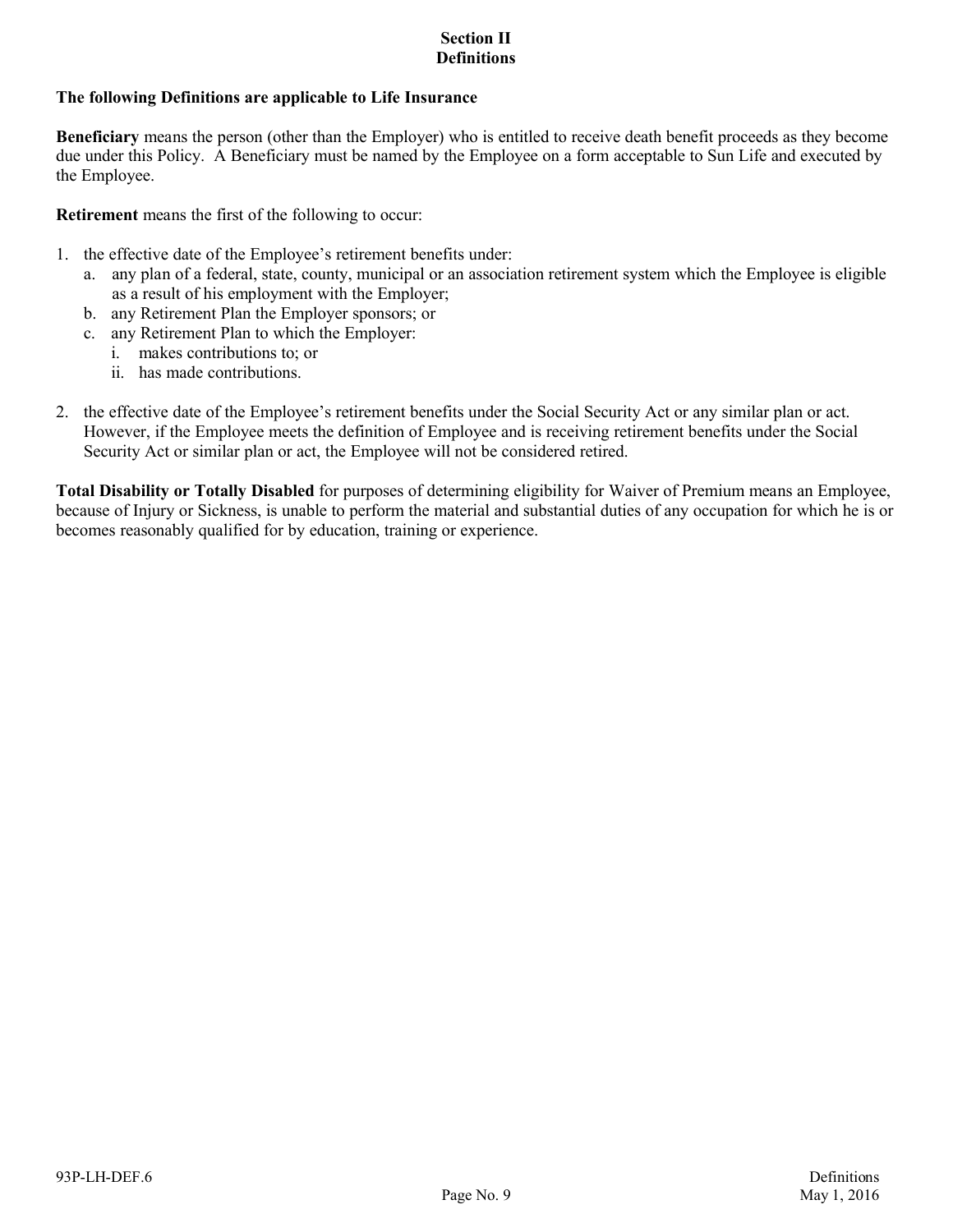# **The following Definitions are applicable to Accidental Death and Dismemberment Insurance**

**Accidental Bodily Injury** means bodily harm caused by an accident which is sustained directly and independently of all other causes.

**AD&D** means Accidental Death and Dismemberment.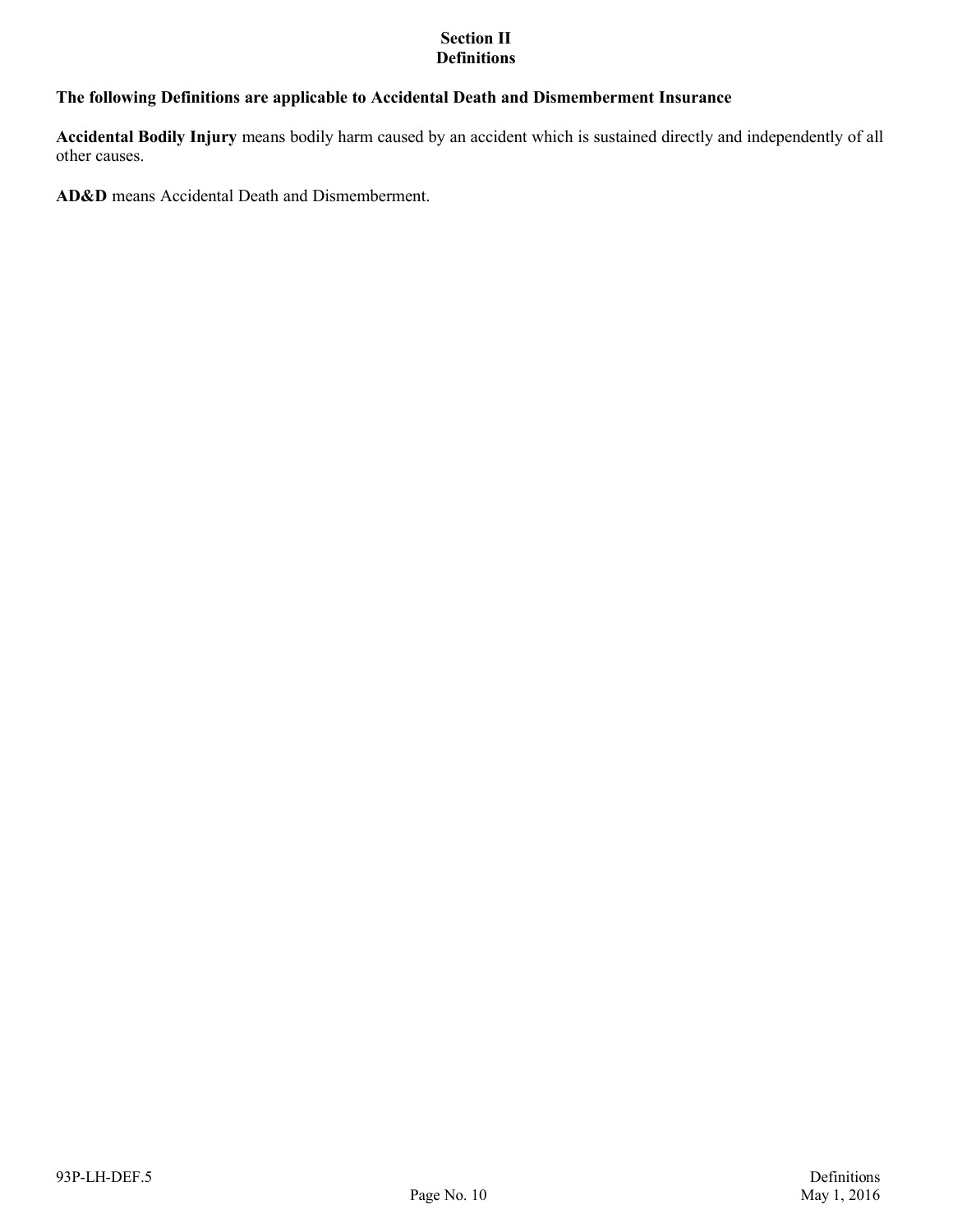# **The following Definitions are applicable to Short Term Disability Income Insurance**

**Drug and Alcohol Illness** means an illness which results from the abuse of alcohol, drugs or derivatives.

**Elimination Period** means a period of continuous days of Total or Partial Disability for which no STD Benefit is payable. The Elimination Period is shown in Section I, Schedule of Benefits and begins on the first day of Total or Partial Disability.

**Gross Weekly Benefit** means the Employee's Weekly Benefit before any reduction of Other Income Benefits as described in Section IV, Short Term Disability Income Benefits.

**Maximum Weekly Benefit** means the largest amount payable weekly to an Employee under this Policy. The Maximum Weekly Benefit is shown in Section I, Schedule of Benefits.

**Mental Illness** means mental, nervous, psychological, emotional diseases, or behavioral disorders of any type.

**Net Weekly Benefit** means the amount payable after reducing the Employee's Gross Weekly Benefit by any benefits the Employee receives or is eligible to receive from sources listed as Other Income Benefits shown in Section IV, Short Term Disability Income Benefits.

**Partial Disability or Partially Disabled** means the Employee, because of Injury or Sickness, is unable to perform all of the material and substantial duties of his own occupation on a full-time basis, but he is:

- 1. performing at least one of the material and substantial duties of his own occupation or another occupation on a part-time or full-time basis; and
- 2. earning less than 80% of his Total Weekly Earnings due to the same Injury or Sickness that caused Total or Partial Disability.

Partial Disability employment must be for the Employer as defined under this Policy. Partial Disability employment cannot be for any other employer or self-employment.

The loss of a professional or occupational license or the inability to obtain or qualify for a license for any reason does not, in itself, constitute Partial Disability.

To qualify for benefits, the Employee must satisfy the Elimination Period with the required number of days of Total Disability, Partial Disability or a combination of days of Total and Partial Disability.

**STD** means Short Term Disability.

**Total Disability or Totally Disabled** means the Employee, because of Injury or Sickness, is unable to perform all of the material and substantial duties of his own occupation and is not engaged in any occupation for wage or profit.

The loss of a professional or occupational license or the inability to obtain or qualify for a license for any reason does not, in itself, constitute Total Disability.

To qualify for benefits, the Employee must satisfy the Elimination Period with the required number of days of Total Disability, Partial Disability or a combination of days of Total and Partial Disability.

**Total Weekly Earnings** means the Employee's basic weekly earnings as reported by the Employer immediately prior to the first date Total or Partial Disability begins. Total Weekly Earnings includes deductions made for pre-tax contributions to a qualified deferred compensation plan, Section 125 plan, or flexible spending account, but does not include income received due to commissions, bonuses, overtime pay or any other extra compensation.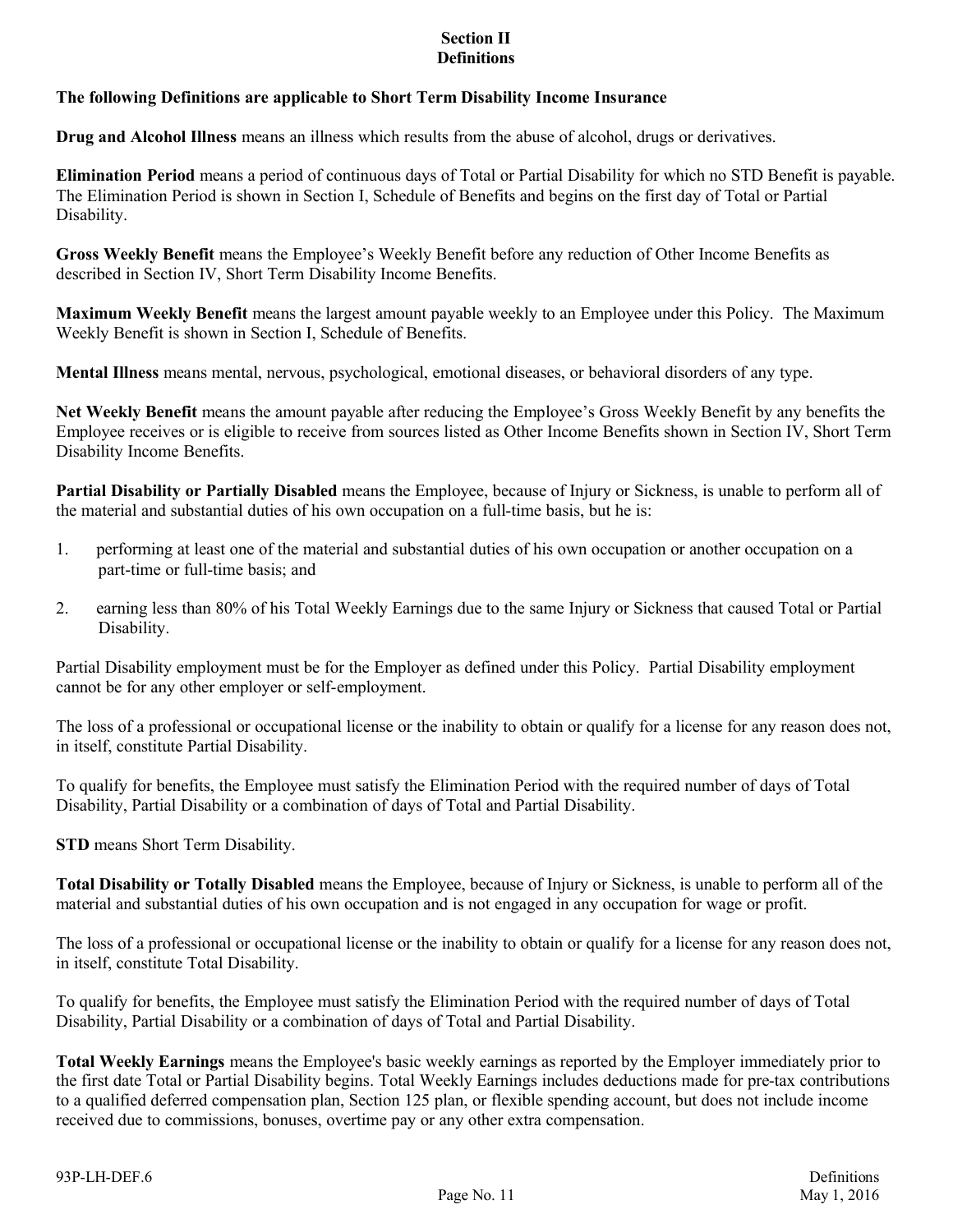If an Employee is paid on an hourly basis, Total Weekly Earnings will be based on the Employee's hourly rate of pay, but will not exceed 40 hours per week.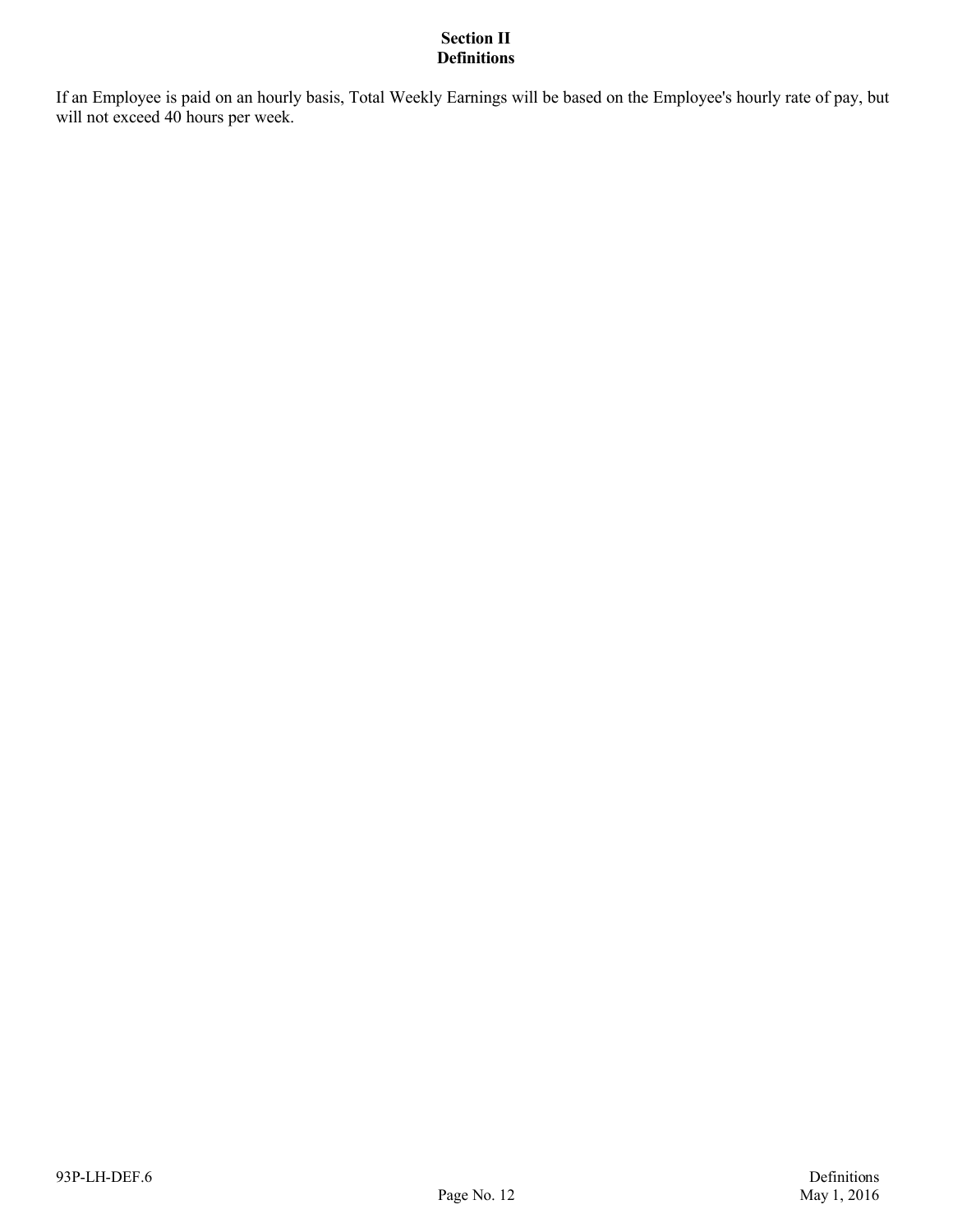# **Section III Eligibility and Effective Dates**

### **A. Eligible Classes**

The class(es) eligible for insurance are shown in Section I, Schedule of Benefits.

# **B. Eligibility Date**

An Employee in an Eligible Class will be eligible for insurance on the latest of the following dates:

- 1. May 1, 2013; or
- 2. the day after the Employee completes the Waiting Period.

If a former Employee is rehired by the Employer within 3 months of his termination date, all past periods of employment during which the Employee was Actively at Work with the Employer will count towards completion of the Waiting Period. The Employee's Eligibility Date will be the later of the date he is rehired or the day after completion of the Waiting Period.

If a former Employee is rehired by the Employer 3 months or later after his termination date, the Employee's Eligibility Date will be the day after he completes a new Waiting Period.

### **C. Effective Date of Insurance**

An Employee will be insured, subject to the Delayed Effective Date of Insurance, on his Eligibility Date.

### **Delayed Effective Date of Insurance**

The Effective Date of any initial, increased or additional insurance will be delayed for an Employee if he is not Actively at Work. The initial, increased or additional insurance will become effective on the date the Employee returns to an Actively at Work status.

### **Refusal of Coverage**

If an eligible Employee declines his insurance, or terminates his insurance in writing while continuing to be eligible, the Employee will become insured after he applies for insurance and Evidence of Insurability is approved by Sun Life.

### **Changes in Insurance**

Changes in an Employee's amount of insurance will take effect on the first of the month coincident with or next following the date of change.

However, any increase in insurance will be subject to the Delayed Effective Date of Insurance provision.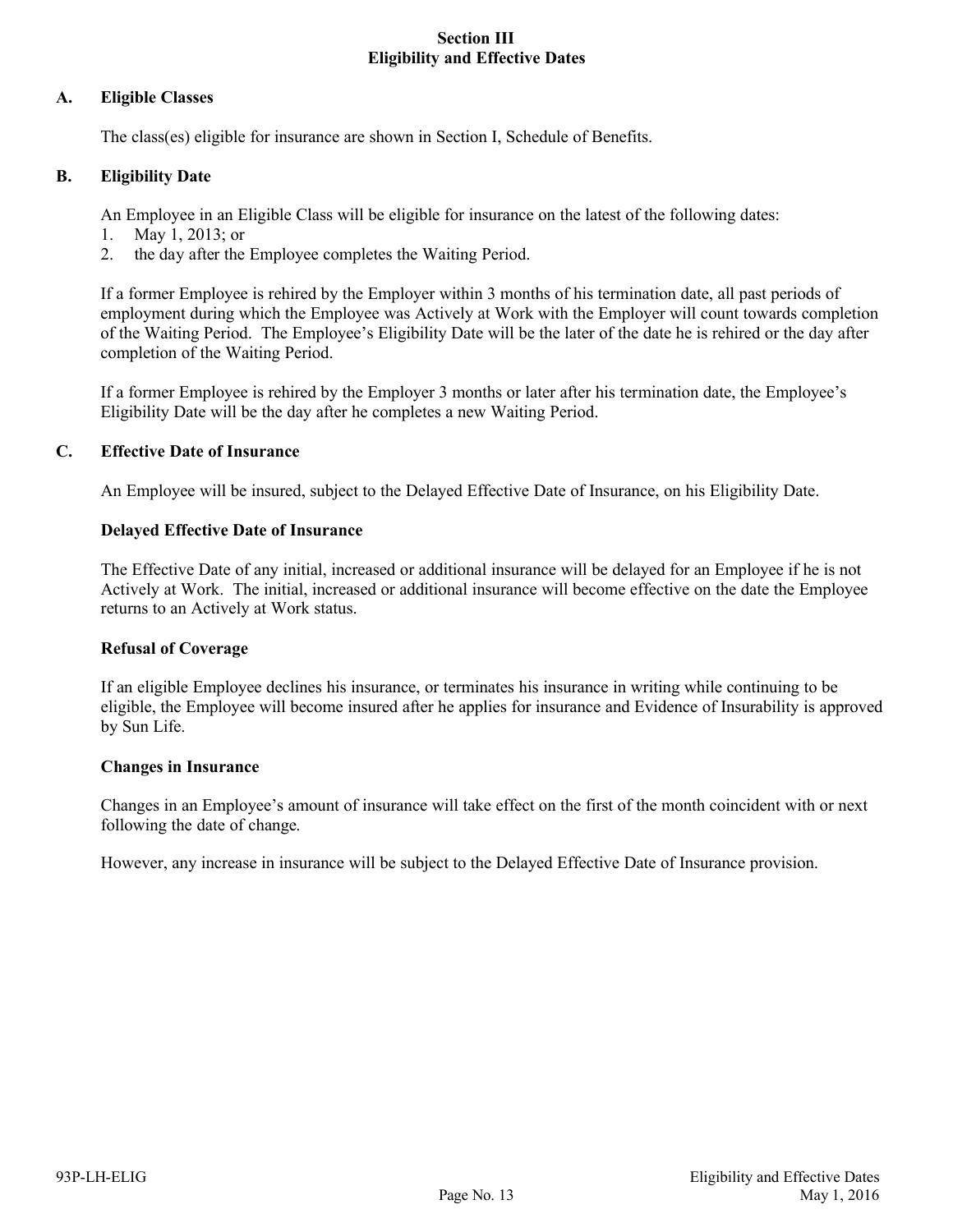# **Employee Life Insurance**

# **Death Benefit**

If Sun Life receives Notice and Proof of Claim that an Employee dies while insured, then Sun Life will pay the amount of Life Insurance in force on the Employee's date of death.

The amount of Life Insurance is the Employee's amount of insurance as determined in Section I, Schedule of Benefits.

The amount of Life Insurance is subject to any age reductions or terminations shown in Section I, Schedule of Benefits.

If a former Employee had converted his Life Insurance under the Conversion Privilege of this Policy, his amount of Life Insurance will be reduced by the amount of any insurance remaining in force under that individual policy.

### **Waiver of Premium Provision**

Total Disabilities that begin before age 70

If Sun Life receives Notice and Proof of Claim that an Employee becomes Totally Disabled:

- while insured; and
- before his 70th birthday; and
- before his retirement:

the amount of Life Insurance will continue for that Employee:

- from the date of Total Disability without further payment of premiums for Total Disabilities that begin before age 65;
- from the date of Total Disability without further payment of premiums for a period of one year for Total Disabilities that begin on or after age 65.

The Employee must apply for Waiver of Premium no later than 12 months after the Employee ceases to be Actively at Work. Proof of Claim is required no later than 15 months after the Employee ceases to be Actively at Work. Sun Life may require periodic proof of the continuance of Total Disability.

All amounts of life insurance under this Waiver of Premium Provision are subject to the same Policy terms and conditions including subsequent reductions and terminations at specified ages and/or at retirement as would have been applicable had the Employee not been Totally Disabled. This amount will be further reduced by the amount of any individual policy issued to the Employee pursuant to the Conversion Privilege of this Policy unless that individual policy is exchanged for a full refund of premiums paid.

Sun Life has the right to designate a Physician to examine the Employee when and as often as may be reasonably required.

The Waiver of Premium for an Employee ceases on the earliest of:

- the date he ceases to be Totally Disabled.
- the date he fails to furnish any required Proof that he continues to be Totally Disabled.
- the date he fails to submit to any required Examinations.
- any period the Employee is not under the regular and continuing care of a Physician providing appropriate treatment by means of examination and testing in accordance with the disabling condition.
- the date he retires.
- the date he attains age 65 or 12 months, whichever is later, for Total Disabilities beginning before age 65.
- the first anniversary of the beginning of Total Disability for Total Disabilities beginning on or after age 65.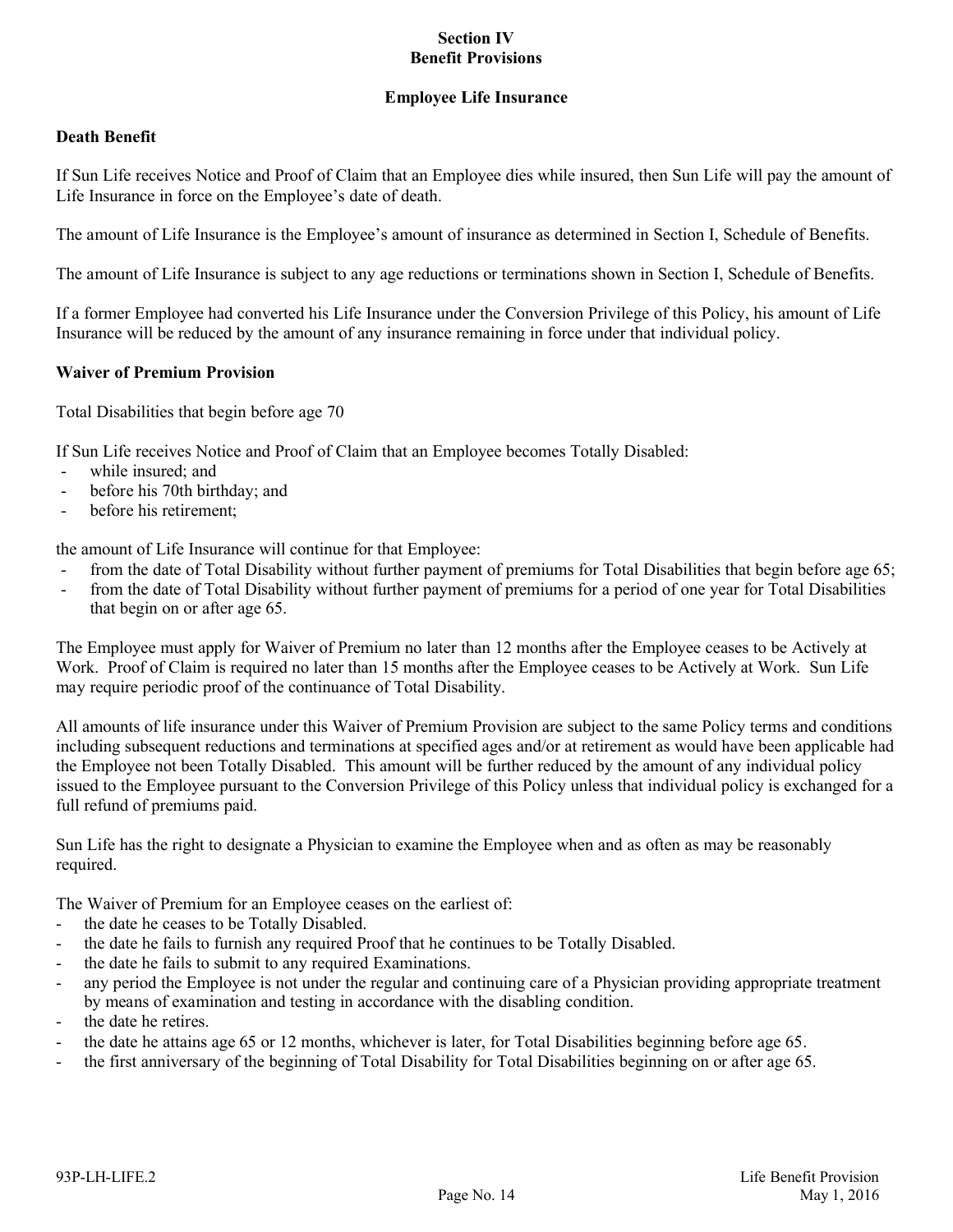# **Employee Life Insurance**

An Employee is deemed to be retired when he receives any compensation from a Retirement Plan of the Employer or when the Employee attains age 70, whichever occurs first.

An Employee's rights to continued benefits pursuant to this Waiver of Premium Provision are determined on the date Total Disability begins. These rights are subject to the terms of this Policy and will not be affected by subsequent amendment or termination of this Waiver of Premium Provision.

# **Conversion Privilege**

# **Benefit**

- 1. If all or part of an Employee's Life Insurance ceases or reduces due to:
	- termination of his employment; or
	- termination of his membership in an Eligible Class; or
	- the Employee's retirement; or
	- the Employee reaching a specified age; or
	- the Employee changing to a different Eligible Class; or
	- termination of the Employee's Waiver of Premium continuation; or
	- the Employee's continuation period ending during layoff or an approved leave of absence;

then the Employee may apply for an individual policy on his own life up to the amount that ceased. If the amount of Life Insurance that ceased is \$10,000 or more, the minimum amount of the individual policy must be \$10,000.

- 2. If the Employee has been continuously insured for five or more years under this Policy's Life Benefit Provision and all or part of the Employee's Life Insurance ceases or reduces due to:
	- reduction of the amount of Life Insurance in an Eligible Class by an amendment to the Life Insurance Benefit Provision; or
	- termination of the Life Insurance Benefit Provision; or
	- termination of this Policy; or
	- termination of an Eligible Class by an amendment to the Life Insurance Benefit Provision;

then the Employee may apply for an individual policy on his own life. The maximum amount of the policy will be the lesser of:

- $$2,000$ ; or
- the amount that ceased, reduced by the amount of any life insurance the Employee is eligible for under any group policy within 31 days after his Life Insurance ceased.

The Employee will be issued an individual policy without Evidence of Insurability.

### **Application for the Individual Policy**

- 1. written application must be made to Sun Life along with payment of the first premium, within the 31 day period (the 31 day conversion period) following the date the insurance ceases or reduces. If the Employee is not given notice by the Employer of this conversion privilege within 15 days following the date his insurance ceases or reduces, the Employee shall have an additional 15 days to exercise this conversion privilege. In no event will this conversion privilege be extended beyond 30 days following the 31 day conversion period.
- 2. the individual policy may be any plan of permanent life insurance available for conversion by Sun Life at the attained age and amount requested, but without disability or other supplemental benefits.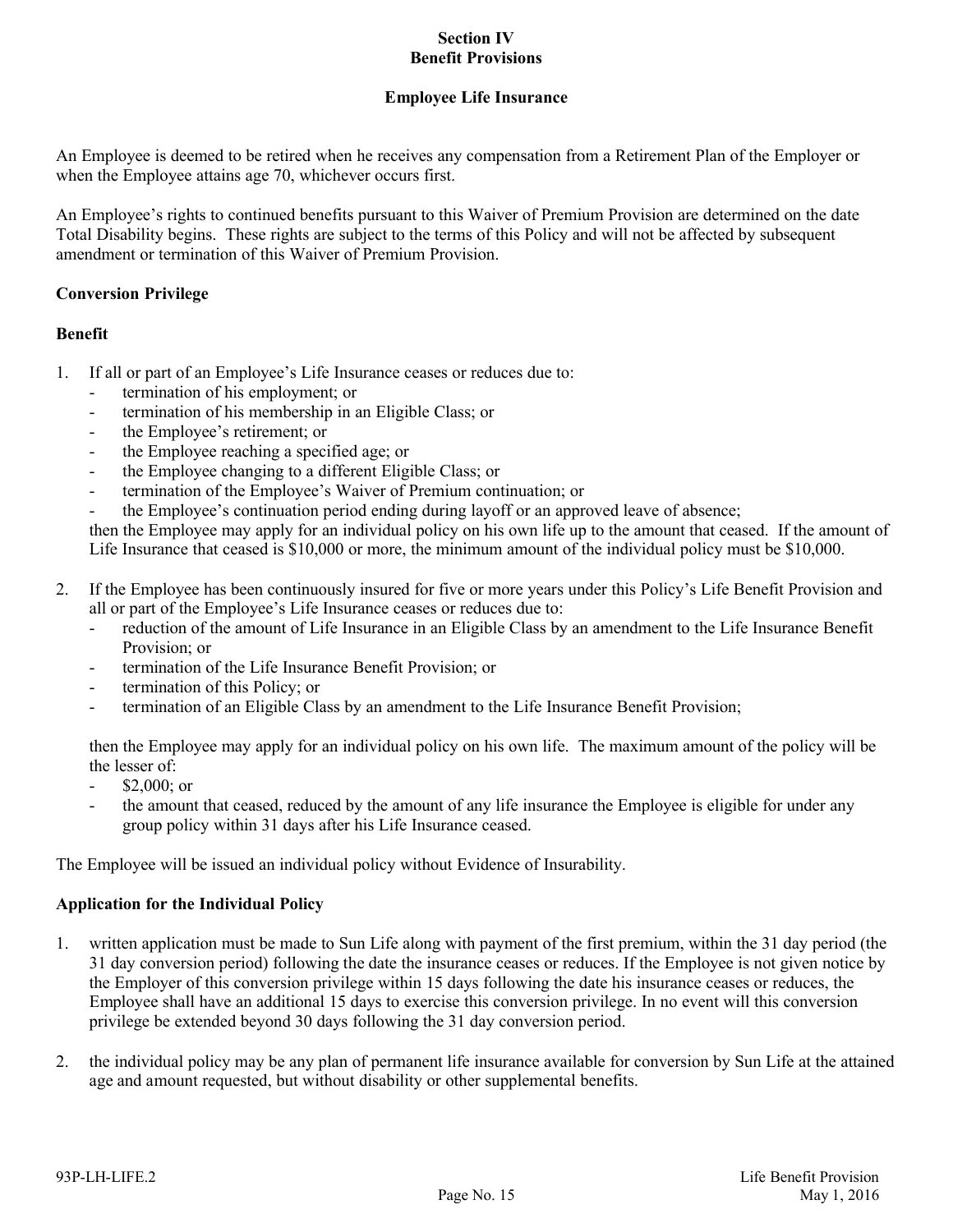# **Employee Life Insurance**

- 3. the premium will be the rate Sun Life charges for the standard class of risk and age to which the Employee belongs on the effective date of the individual policy.
- 4. the effective date of the individual policy will be the day after the 31 day conversion period.

# **Death Within 31 Days**

If the Employee dies during the 31 day conversion period, a benefit will be paid upon receipt of Notice and Proof of Claim, whether or not application for the individual policy or payment of the first premium has been made. The benefit is the amount of Life Insurance the Employee would have been eligible to convert.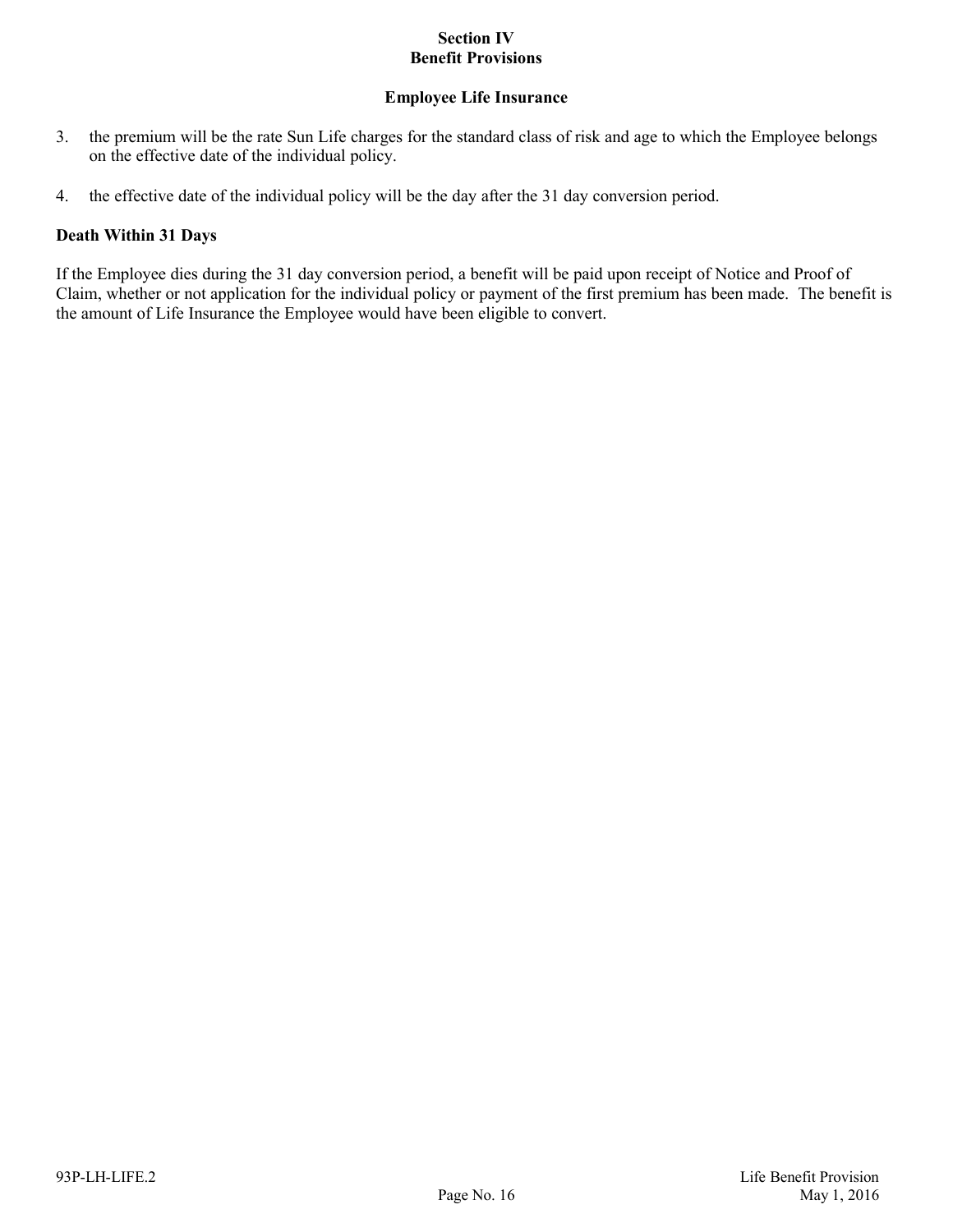# **Employee Life Insurance**

# **Continuity of Coverage**

In order to prevent loss of coverage for an Employee when this Policy replaces a group Life policy the Employer had in force with another insurer immediately prior to May 1, 2013, Sun Life will provide the following coverage.

# **Employees not Actively at Work on May 1, 2013**

An Employee may become insured under this Policy on May 1, 2013, subject to all of the following conditions:

- 1. he was insured under the prior insurer's group Life policy immediately prior to May 1, 2013; and
- 2. he is not Actively at Work on May 1, 2013; and
- 3. he is a member of an Eligible Class under this Policy; and
- 4. premiums for the Employee are paid up to date; and
- 5. he is not receiving or eligible to receive benefits under the prior insurer's group Life policy.

Any Life benefit payable will be the lesser of:

- the Life benefit payable under this Policy; or
- the Life benefit payable under the prior insurer's group Life policy had it remained in force.

All other provisions of Sun Life's Policy will apply.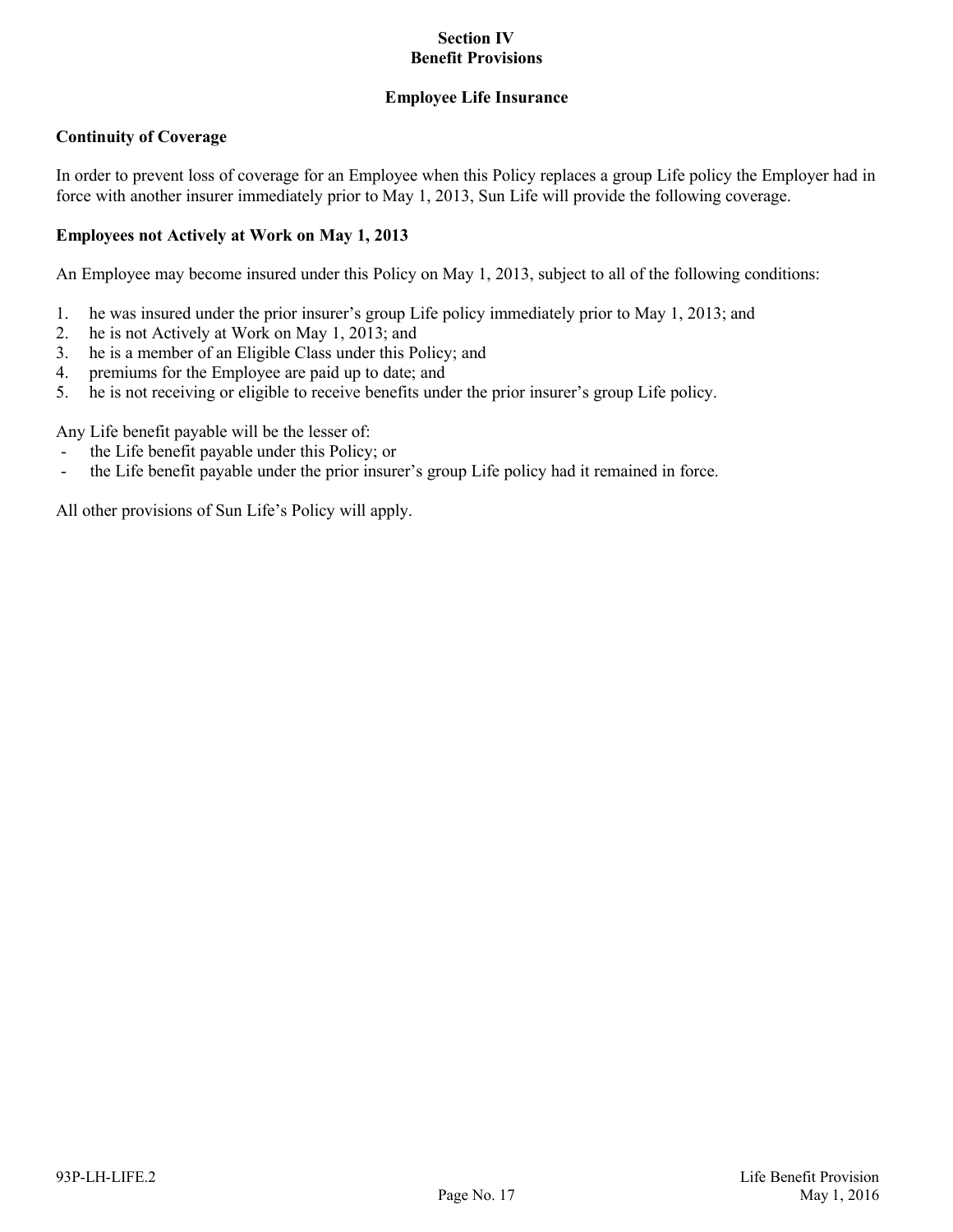# **Employee Accidental Death and Dismemberment Insurance**

If Sun Life receives Notice and Proof of Claim that an Employee:

- dies from accidental drowning while insured; or
- sustains an Accidental Bodily Injury while insured, which results in loss of life, sight or limb within 365 days of the date of that injury; or
- sustains a loss of life, sight or limb within 365 days due to an accidental exposure to the elements while insured;

Sun Life will pay, subject to the Exclusions, the following percentage of Accidental Death and Dismemberment Insurance shown in Section I, Schedule of Benefits that was in force on the date of the Accidental Bodily Injury for the following losses:

| Thumb and index finger |  |
|------------------------|--|
|                        |  |
|                        |  |
|                        |  |

The maximum amount of Accidental Death and Dismemberment Benefit payable for losses resulting from any one accident is 100%.

Loss of limb means severance of hand or foot at or above the wrist or ankle joint. Loss of sight, speech or hearing must be total and irrecoverable. Loss of thumb and index finger means severance through or above the metacarpophalangeal joints.

Quadriplegia means the total and permanent paralysis of both upper and lower limbs. Paraplegia means the total and permanent paralysis of both lower limbs. Hemiplegia means the total and permanent paralysis of the upper and lower limbs on one side of the body.

### **Business Travel Benefit**

Sun Life will pay an additional Business Travel Benefit if an Employee's loss of life occurs while traveling on business for the Employer.

The Business Travel Benefit is the lesser of:

- \$25,000; or
- 25% of the amount of Accidental Death Benefit payable.

Business Travel means traveling to another location to conduct the Employer's business other than the Employee's normal workplace. Business Travel starts from the time the Employee leaves his place of residence to commence the Employer's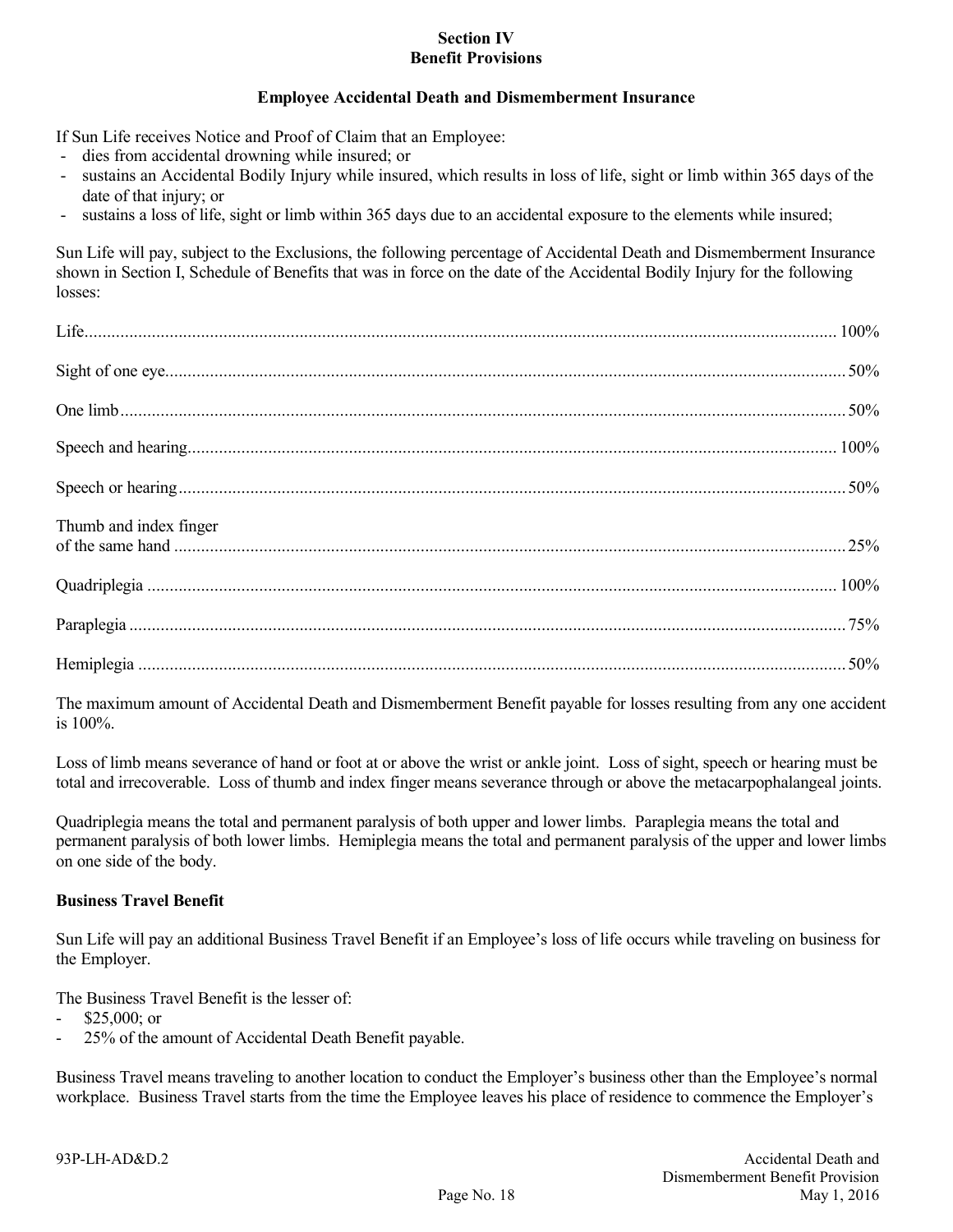## **Employee Accidental Death and Dismemberment Insurance**

business until the Employee returns to his place of residence. Business Travel does not include personal deviations; nor Employee vacations.

Personal Deviation means an activity that is not reasonably related to the Employer's business and not incidental to the business trip.

An Employee's place of residence will change to the location of the Business Travel if an Employee's stay at that location exceeds 60 days.

# **Seat Belt/Air Bag Benefit**

Sun Life will pay an additional Seat Belt/Air Bag Benefit if an Employee dies as a result of an automobile accident and an Accidental Death Benefit is payable under this Policy.

# **Seat Belt Benefit**

The Seat Belt Benefit is payable if the Employee was wearing a seat belt at the time of the accident.

The Seat Belt Benefit is 25% of the amount of Accidental Death Benefit payable or \$25,000, whichever is less.

Sun Life must receive satisfactory written proof that the Employee's death resulted from an automobile accident and that the Employee was wearing a seat belt at the time of the accident. A copy of the police report is required.

# **Air Bag Benefit**

The Air Bag Benefit is payable if a Seat Belt Benefit is payable and the Employee was positioned in a seat protected by a Supplemental Restraint System which inflated on impact.

The Air Bag Benefit is 10% of the amount of Accidental Death Benefit payable or \$5,000, whichever is less.

Sun Life must receive satisfactory written proof that the Employee's death resulted from an automobile accident and that the Supplemental Restraint System properly inflated. A copy of the police report is required.

Seat Belt means a properly installed seat belt, lap and shoulder restraint, or other restraint approved by the National Highway Traffic Safety Administration.

Supplemental Restraint System means a factory installed air bag which inflates for added protection to the head and chest areas.

Automobile means a motor vehicle licensed for use on public highways.

### **Helmet Benefit**

Sun Life will pay an additional Helmet Benefit if an Employee dies as a result of a Motorcycle accident and an Accidental Death Benefit is payable under this Policy.

The Helmet Benefit is payable if the Employee was wearing a Helmet at the time of the accident and the driver of the Motorcycle held a valid drivers license with a Motorcycle endorsement.

The Helmet Benefit is 50% of the amount of Accidental Death Benefit payable or \$25,000, whichever is less.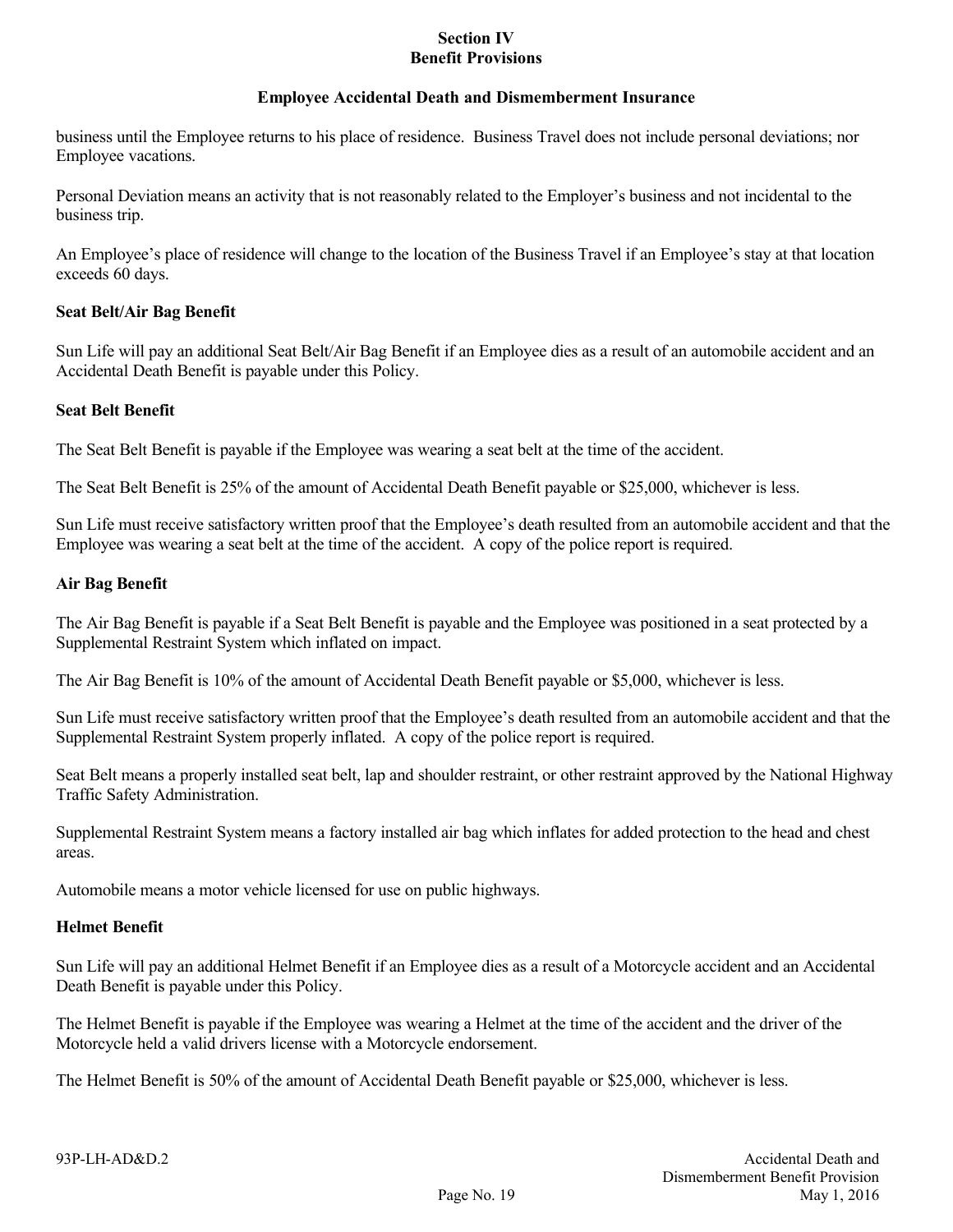# **Employee Accidental Death and Dismemberment Insurance**

Sun Life must receive satisfactory written proof that the Employee's death resulted from a Motorcycle accident and that the Employee was wearing a Helmet at the time of the accident. A copy of the police report is required.

Helmet means a protective head covering made of a hard material to resist impact and which is approved by the American National Safety Institute (ANSI) and/or Snell.

Motorcycle means a motor vehicle licensed for use on public highways which requires a Motorcycle endorsement on a drivers license to operate the vehicle.

## **Disappearance**

Sun Life will presume, subject to no objective evidence to the contrary, that an Employee is dead and has died as a result of an Accidental Bodily Injury if:

- 1. an Employee disappears as a result of an accidental wrecking, sinking or disappearance of a conveyance in which the Employee was known to be a passenger; and
- 2. the body of the Employee is not found within 365 days after the date of the conveyance's disappearance.

# **Bereavement Counseling Benefit**

If an Accidental Death Benefit is payable, Sun Life will pay a Bereavement Counseling Benefit during an Employee's Immediate Family Member's period of bereavement for up to 12 months after an Employee's death.

The Bereavement Counseling Benefit equals the Immediate Family Member's incurred expenses reduced by any reimbursement the Immediate Family Member receives from other sources.

The Maximum Bereavement Counseling Benefit payable is \$250 per Immediate Family Member, to a maximum of \$1,000 per Employee's death.

Immediate Family Member means an Employee, an Employee's spouse or an Employee's child under age 19 or age 23 if a full-time student.

Written Proof of the actual out of pocket counseling expenses incurred must be submitted to Sun Life prior to payment.

### **Dependent Education Benefit**

If an Employee Accidental Death Benefit is payable under this Policy, an Employee's Dependent may be eligible for a Dependent Education Benefit.

A Dependent Child is eligible for an Education Benefit if the Dependent Child enrolls as a full-time student at a postsecondary school before reaching age 23 and within 1 year after the Employee's date of death.

The annual Dependent Child's Education Benefit is the lesser of:

- Incurred Expenses; or
- $$2,500;$  or
- 5% of the Employee's amount of Accidental Death Benefit payable.

The Dependent Child Education Benefit is payable at the end of each semester per dependent child, for a maximum of four consecutive years per child. Proof of the child's enrollment and Incurred Expenses are required each semester prior to payment of the benefit.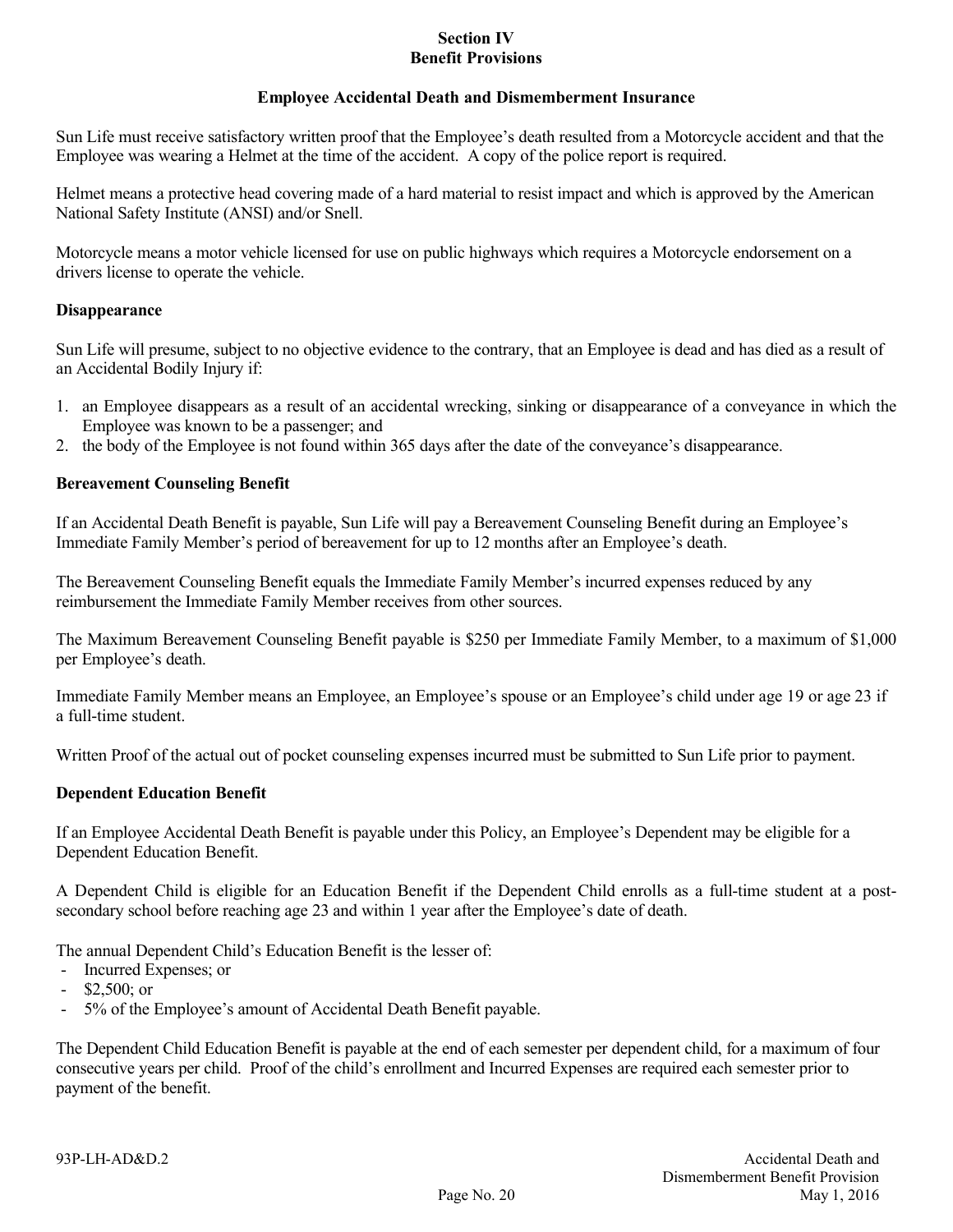# **Employee Accidental Death and Dismemberment Insurance**

Incurred Expenses include tuition, fees, cost of books, room and board, transportation and any other costs paid directly to the school.

A Dependent Spouse is eligible for an Education Benefit if the Dependent Spouse enrolls in any school for the purpose of retraining or developing skills needed for employment within 1 year after the Employee's date of death.

The Dependent Spouse's Education Benefit is equal to the expenses paid directly to such school or \$3,000 whichever is less. Proof of enrollment and expenses are required prior to payment of the benefit.

# **Exclusions**

No Accidental Death or Accidental Dismemberment payment will be made for a loss which is due to or results from:

- suicide while sane or insane.
- intentionally self-inflicted injuries.
- bodily or mental infirmity or disease of any kind, or infection unless due to an accidental cut or wound.
- committing or attempting to commit an assault, felony or other criminal act.
- active participation in a war (declared or undeclared) or active duty in any armed service during a time of war.
- active participation in a riot, rebellion, or insurrection.
- injury sustained from any aviation activities, other than riding as a fare-paying passenger.
- the Employee's voluntary use of any controlled substance as defined in Title II of the Comprehensive Drug Abuse Prevention and Control Act of 1970, as now or hereafter amended, unless administered on the advice of a Physician.
- the Employee's operation of any motorized vehicle while intoxicated. Intoxicated means the minimum blood alcohol level required to be considered operating an automobile under the influence of alcohol in the jurisdiction where the accident occurred. For the purposes of this Exclusion, "Motorized Vehicle" includes, but is not limited to, automobiles, motorcycles, boats and snowmobiles.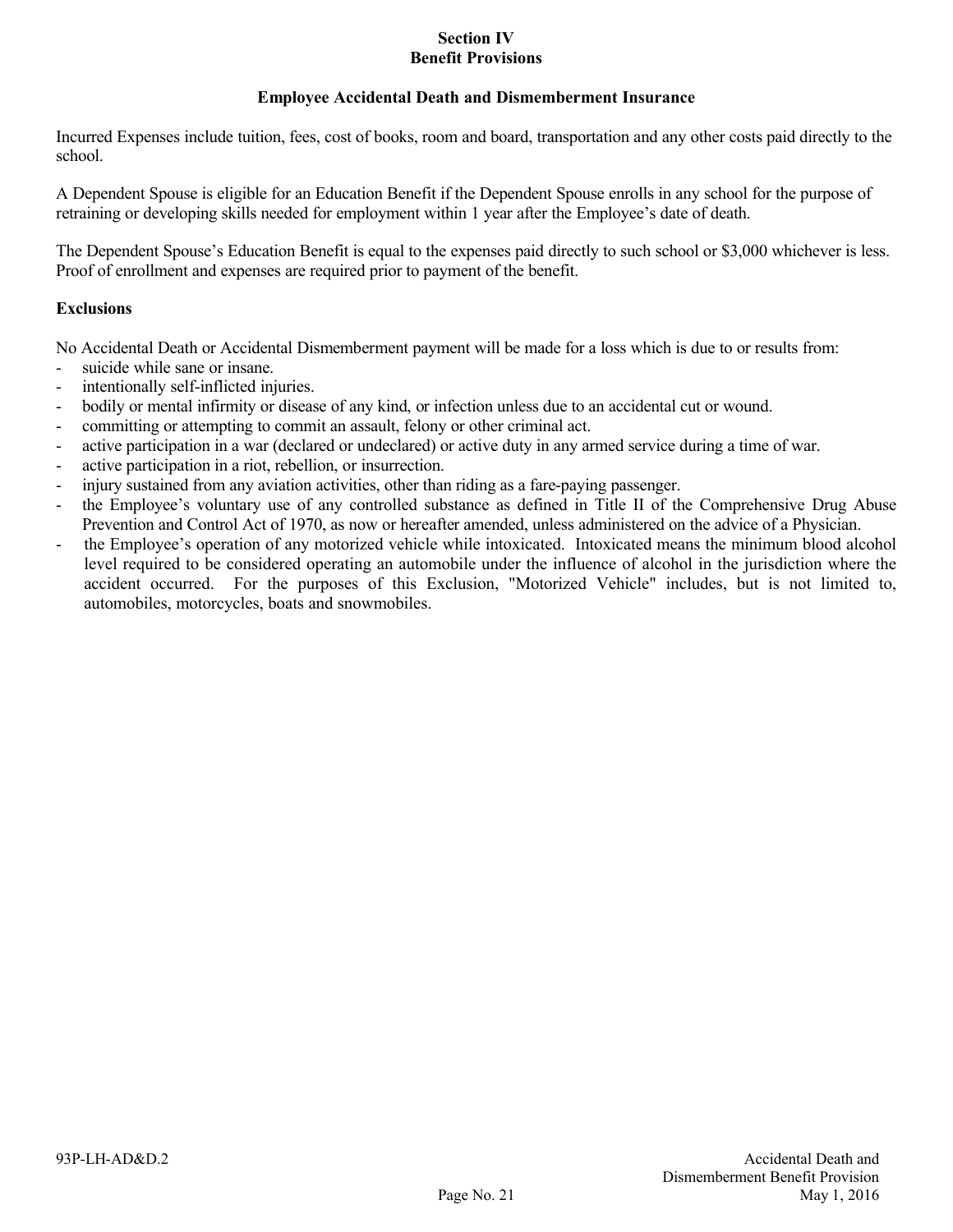# **Employee Accidental Death and Dismemberment Insurance**

# **Continuity of Coverage**

In order to prevent loss of coverage for an Employee when this Policy replaces a group AD&D policy the Employer had in force with another insurer immediately prior to May 1, 2013, Sun Life will provide the following coverage.

# **Employees not Actively at Work on May 1, 2013**

An Employee may become insured under this Policy on May 1, 2013, subject to all of the following conditions:

- 1. he was insured under the prior insurer's group AD&D policy immediately prior to May 1, 2013; and
- 2. he is not Actively at Work on May 1, 2013; and
- 3. he is a member of an Eligible Class under this Policy; and
- 4. premiums for the Employee are paid up to date; and
- 5. he is not receiving or eligible to receive benefits under the prior insurer's group AD&D policy.

Any AD&D benefit payable will be the lesser of:

- the AD&D benefit payable under this Policy; or
- the AD&D benefit payable under the prior insurer's group AD&D policy had it remained in force.

All other provisions of Sun Life's Policy will apply.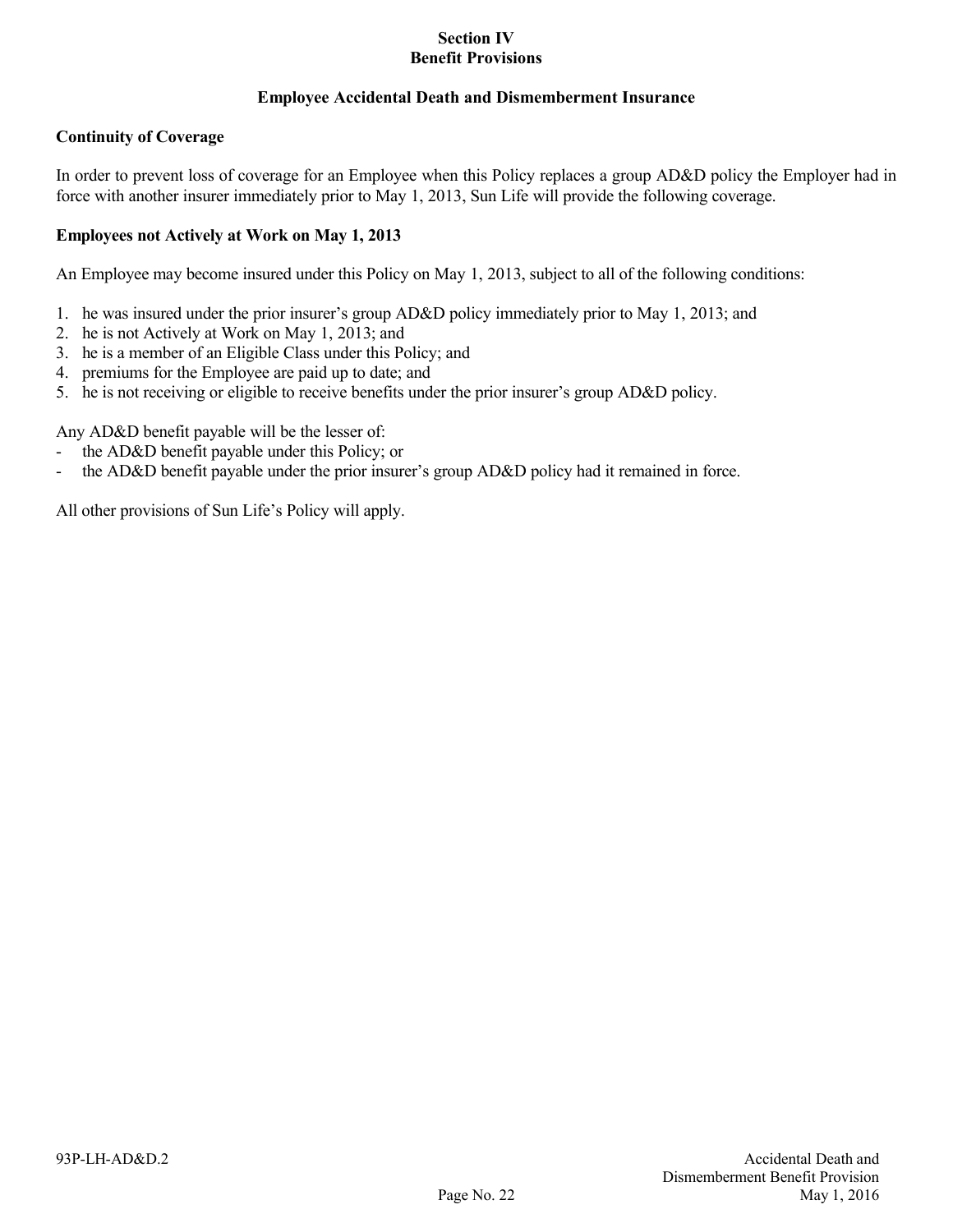# **Short Term Disability Income Benefits**

If Sun Life receives Notice and Proof of Claim that an Employee is Totally or Partially Disabled, a Net Weekly Benefit will be payable, subject to the Limitations and Exclusions.

To be eligible to receive a Net Weekly Benefit, the Employee must:

- 1. satisfy the Elimination Period with the required days of Total or Partial Disability; and
- 2. provide proof of continued Total or Partial Disability; and
- 3. have regular and continuing care by a Physician for the disabling condition; and
- 4. not be engaged in any occupation or employment for wage or profit other than Partial Disability employment with the Employer.

Proof of Total or Partial Disability must be given to Sun Life upon request and at the Employee's expense.

A Net Weekly Benefit will:

- 1. be payable at the end of each week for that week;
- 2. include reductions described as Other Income Benefits;
- 3. be paid on a pro-rata basis. An amount equal to 1/7 of the Net Weekly Benefit is payable for each day of Total or Partial Disability that is less than a full week.

# **Total Disability Benefit**

If an Employee is Totally Disabled, the Net Weekly Benefit will be calculated based on the Total Disability Benefit formula. An Employee qualifies for this benefit if, after completion of the Elimination Period, the Employee, because of Injury or Sickness, is unable to perform all of the material and substantial duties of his own occupation and is not engaged in any occupation for wage or profit.

To determine the Total Disability Benefit:

- 1. Take the lesser of:
	- a. the Employee's Total Weekly Earnings multiplied by the Benefit Percentage (shown in Section I, Schedule of Benefits); or
	- b. the Maximum Weekly Benefit (shown in Section I, Schedule of Benefits); then
- 2. Subtract Other Income Benefits from the amount determined in Step 1.

### **Partial Disability Benefit**

If an Employee is Partially Disabled, the Net Weekly Benefit will be calculated based on the Partial Disability Benefit formula. An Employee qualifies for this benefit if, after completion of the Elimination Period, the Employee, because of Injury or Sickness, is unable to perform all of the material and substantial duties of his own occupation on a full-time basis, but he is:

- 1. performing at least one of the material and substantial duties of his own occupation or another occupation on a part-time or full-time basis; and
- 2. earning less than 80% of his Total Weekly Earnings due to the same Injury or Sickness that caused Total or Partial Disability.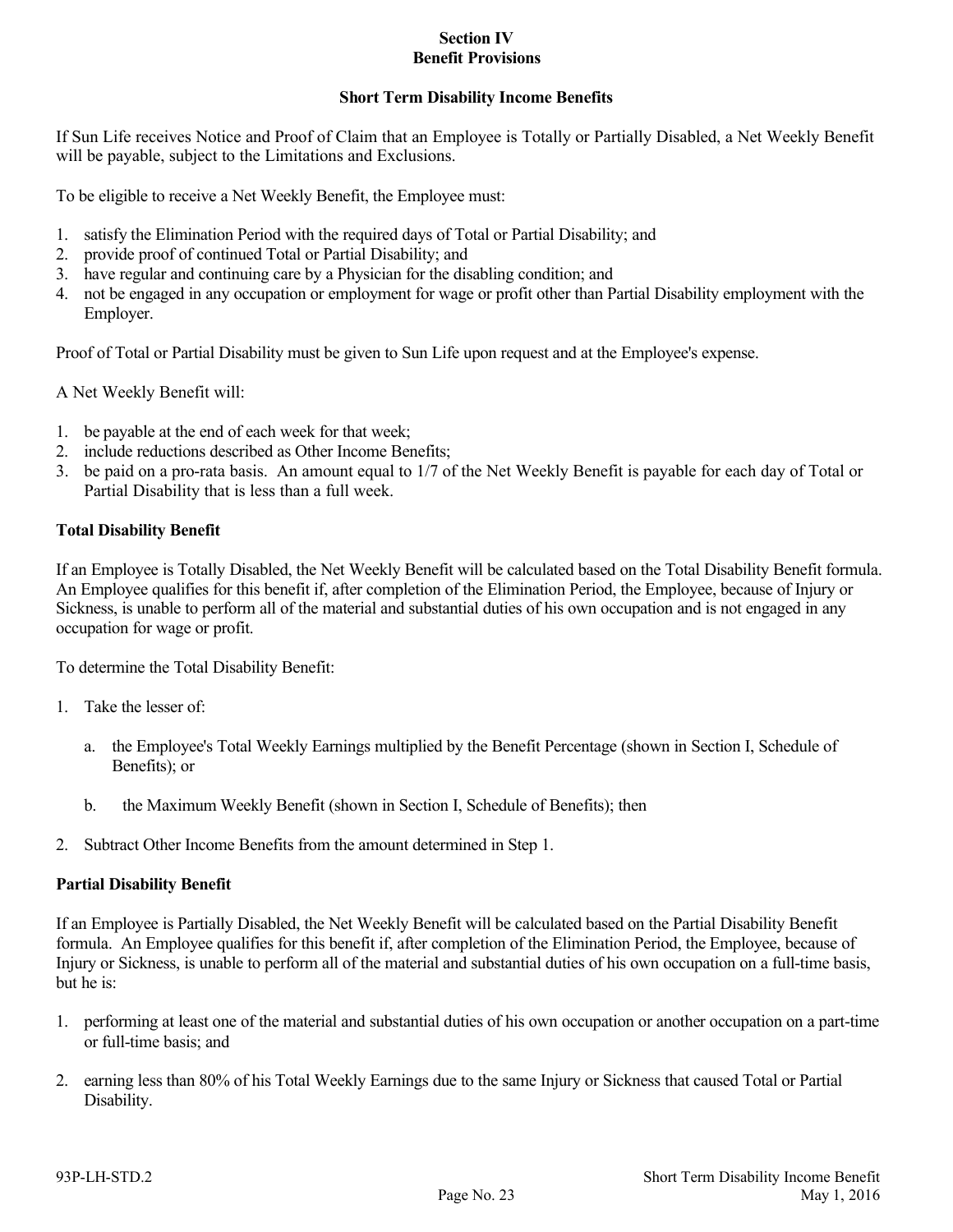### **Short Term Disability Income Benefits**

Partial Disability employment must be for the Employer defined under this Policy. Partial Disability employment cannot be for any other employer or self-employment.

If an Employee returns to work, in his own occupation or another occupation, and is earning more than 20% of his Total Weekly Earnings, a Partial Disability Benefit will be paid.

To determine the Partial Disability Benefit:

- 1. add the Employee's earnings from employment and income received from Other Income Benefits to the Total Disability Benefit.
- 2. if this sum is in excess of 100% of the Employee's Total Weekly Earnings, subtract the amount in excess of 100% from the Total Disability Benefit. This result is the Partial Disability Benefit; or

if the sum is less than 100% of the Employee's Total Weekly Earnings, the Partial Disability Benefit is the Total Disability Benefit.

If the Employee is earning 20% or less of his Total Weekly Earnings, a Total Disability Benefit will be paid.

### **Other Income Benefits**

Other Income Benefits are those benefits provided or available to an Employee while a Short Term Disability Benefit is payable. These Other Income Benefits, other than retirement benefits, must be provided as a result of the same Total or Partial Disability payable under this Policy. Other Income Benefits include:

- 1. The amount the Employee is eligible for under:
	- a. Unemployment Compensation Law; or
	- b. Compulsory Benefit Act or Law; or
	- c. any other act or law of like intent.
- 2. Any labor management trustee, union or employee benefit plans that are funded in whole or in part by the Employer.
- 3. Any disability income benefits the Employee is eligible for under:
	- a. any other group insurance plan of the Employer;
	- b. any governmental retirement system as a result of the Employee's job with his Employer.
- 4. The amount the Employee receives from any accumulated sick leave.
- 5. Any formal salary continuation paid to the Employee by his Employer which causes the Net Weekly Benefit, plus Other Income Benefits and any salary continuation to exceed 100% of the Employee's Total Weekly Earnings. The amount in excess of 100% of the Employee's Total Weekly Earnings will be used as a reduction.

Other Income Benefits will include any amount described above which would have been available to the Employee had he applied for that benefit.

### **Lump Sum Payment**

If an Employee receives a lump sum payment for any Other Income Benefits, Sun Life will prorate the lump sum on a weekly basis over the time period specified for the lump sum payment. If no time period is stated, the lump sum payment will be prorated on a weekly basis over the Employee's expected lifetime as determined by Sun Life.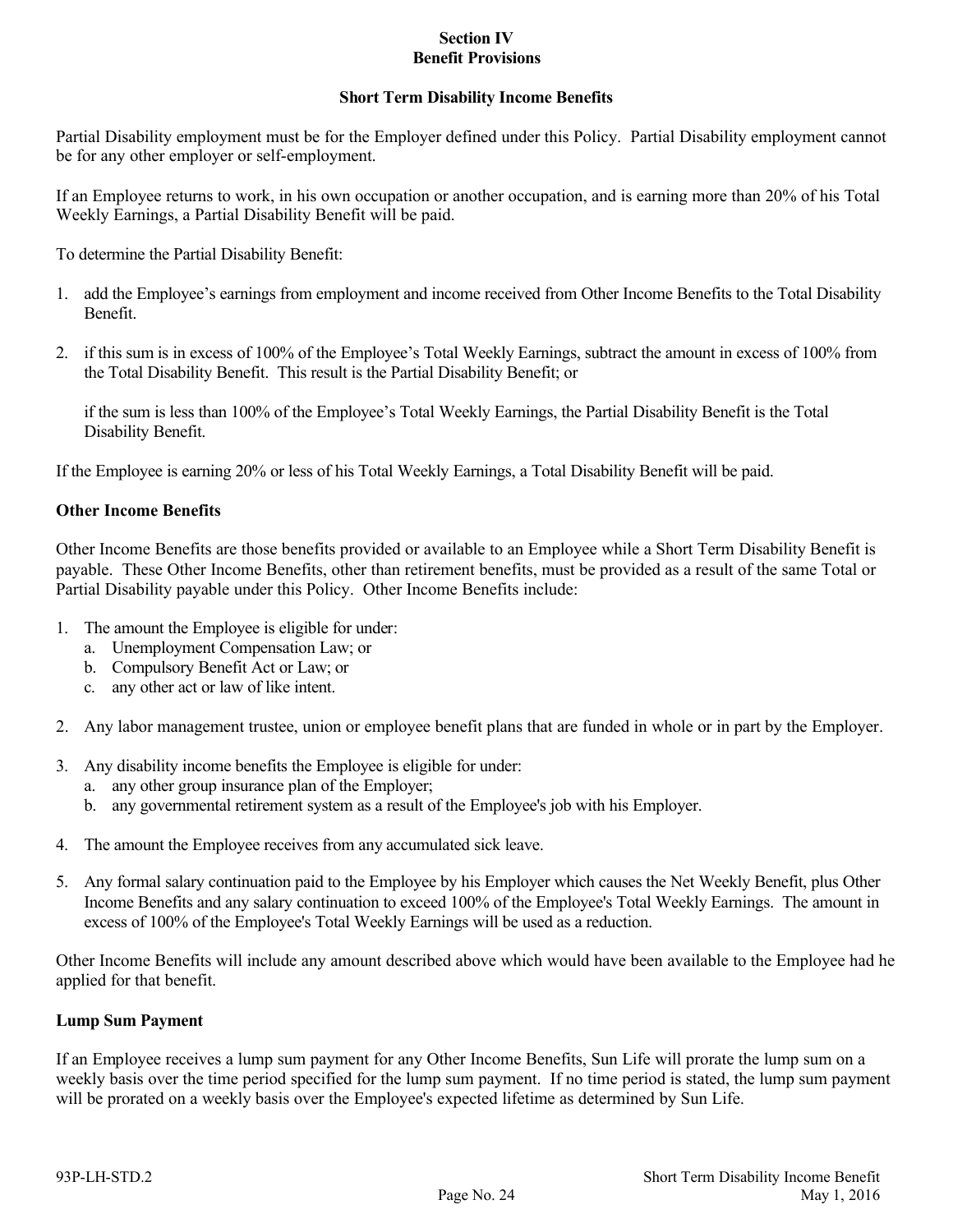# **Short Term Disability Income Benefits**

# **Estimated Other Income**

If, at the time of calculating any STD benefit payments, the benefit an Employee is entitled to apply for and receive under any Other Income Benefits has not been awarded or denied or if they have been denied and are being appealed, Sun Life will estimate the amount of that Other Income Benefit. The estimate will be used to reduce the amount of the STD benefit payments until the Other Income Benefit has been awarded or denied. However, the estimate will not be used if, within 15 days of becoming Totally or Partially Disabled, the Employee meets both of the following conditions:

- 1. the Employee has applied for the Other Income Benefits; and
- 2. the Employee completes and signs a Reimbursement Agreement. This Agreement states that the Employee promises to reimburse Sun Life any overpayment caused by an award of Other Income Benefits.

### **Adjustment of Benefits**

The Employee must notify Sun Life of the amount of Other Income Benefits when it is approved or adjusted (other than cost of living increases). Sun Life will make an adjustment to the Net Weekly Benefit payment when Sun Life receives written notice of the amount of the Other Income Benefit. Written Notice must be sent within 31 days after receipt of the Other Income Benefit award.

If after Sun Life makes an adjustment to the Net Weekly Benefit the Employee has been underpaid, Sun Life will make a lump sum refund of the amount that has been underpaid to the Employee.

If after Sun Life makes an adjustment to the Net Weekly Benefit the Employee has been overpaid, the Employee must reimburse Sun Life the amount of the overpayment within 31 days of the award. Sun Life has the option to reduce or eliminate future STD benefit payments instead of requiring reimbursement in a lump sum.

### **Cost of Living Freeze**

After the first deduction for each of the Other Income Benefits, Sun Life will not reduce the STD benefit payments due to cost of living increases an Employee receives from any of the sources described as Other Income Benefits. This increase does not apply to any increase in earnings the Employee receives from employment.

### **Termination of Short Term Disability Benefits**

Total or Partial Disability Benefits will cease on the earliest of:

- 1. the date the Employee is no longer Totally or Partially Disabled.
- 2. the date the Employee dies.
- 3. the end of the Maximum Benefit Period.
- 4. the date the Employee fails to provide adequate employment earnings information or proof of continuing Total or Partial Disability as requested.
- 5. the date the Employee's Partial Disability employment earnings exceed 80% of his Total Weekly Earnings.
- 6. the date Sun Life determines the Employee is able to perform all of the material and substantial duties of his own occupation, even if the Employee chooses not to work.

# **Successive Periods**

Successive periods of Total or Partial Disability after a Net Weekly Benefit was payable will be considered a single period if the Employee, in the time between the successive periods, was Actively at Work for less than:

- 1. two consecutive weeks, if due to the same or related causes;
- 2. one day, if due to an entirely unrelated cause.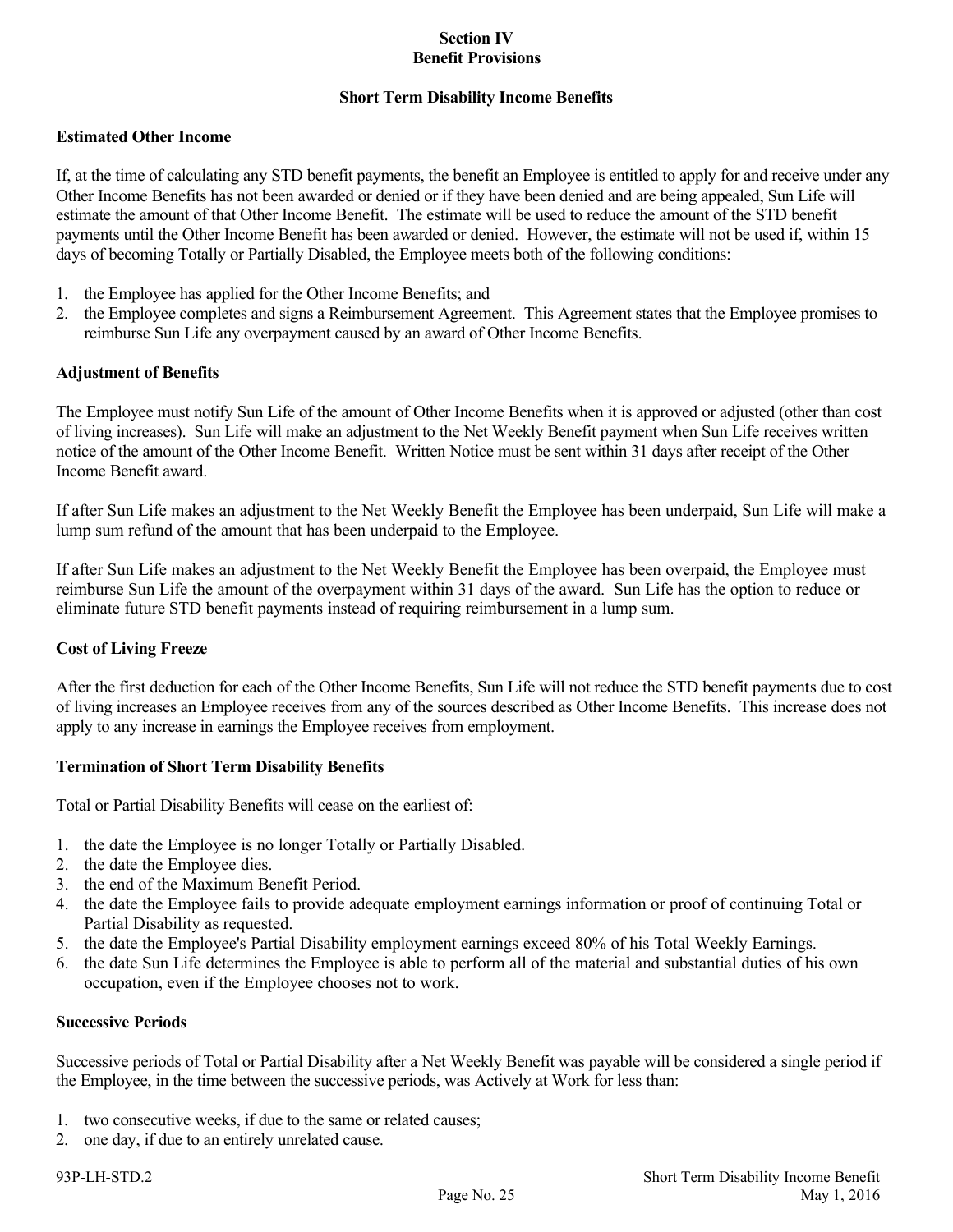# **Short Term Disability Income Benefits**

The Employee will not have to complete a new Elimination Period. The STD benefit will continue to be calculated based on the Employee's Total Weekly Earnings in effect at the time the initial period of Total or Partial Disability began. The STD benefit will be payable, in total, for no longer than the Maximum Benefit Period at the time of the initial period of Total or Partial Disability.

This successive periods provision will cease to apply on the earliest of the following dates:

- 1. the date the Employee becomes eligible for benefits under any other group STD policy; or
- 2. the date this Policy is terminated.

# **Limitations**

No STD benefit will be payable for any Total or Partial Disability during any of the following periods:

- 1. any period the Employee is not under the regular and continuing care of a Physician for the disabling condition.
- 2. any period the Employee fails to submit to any medical examination requested by Sun Life.
- 3. any period the Employee engages in any occupation or employment for wage or profit other than Partial Disability employment for the Employer.
- 4. any period of Total or Partial Disability due to Mental Illness, unless the Employee is under the continuing care of a specialist in psychiatric care.
- 5. any period of Total or Partial Disability due to Drug and Alcohol Illness, unless the Employee is actively supervised by a Physician or Rehabilitation Counselor and is receiving continuing treatment from a rehabilitation center or a designated institution approved by Sun Life.

# **Exclusions**

No STD benefit will be payable for any Total or Partial Disability that is due to:

- 1. intentionally self-inflicted injury.
- 2. war, declared or undeclared, or any act of war.
- 3. active participation in a riot, rebellion or insurrection.
- 4. committing or attempting to commit an assault, felony or other criminal act.
- 5. Injury or Sickness for which the Employee is entitled to benefits under any Workers' Compensation, Occupational Disease or similar law.
- 6. Injury or Sickness sustained while doing any act or thing pertaining to any occupation for wage or profit.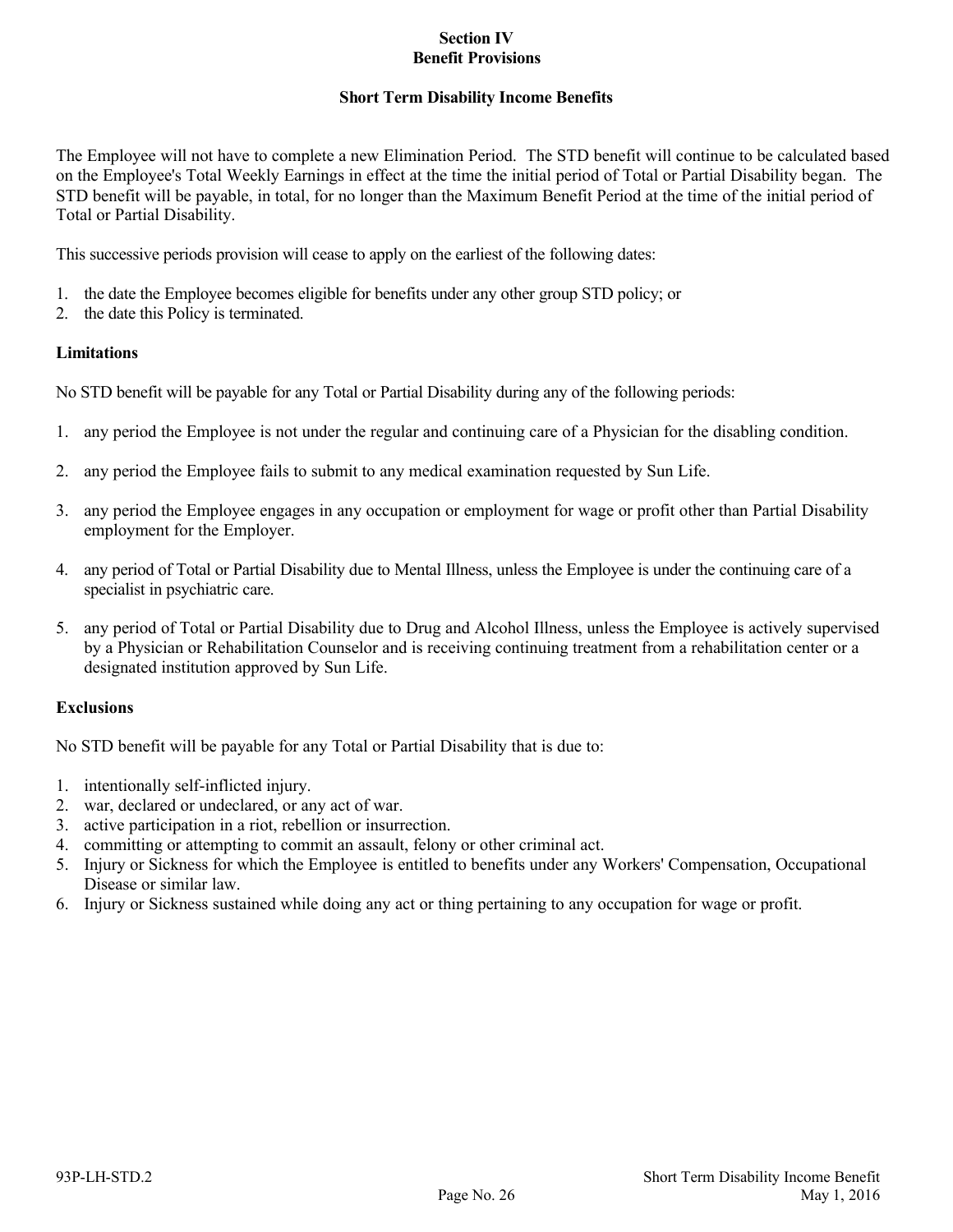## **Short Term Disability Income Benefits**

# **Continuity of Coverage**

In order to prevent loss of coverage for an Employee when this Policy replaces a group STD policy the Employer had in force with another insurer immediately prior to May 1, 2013, Sun Life will provide the following coverage.

# **Employees not Actively at Work on May 1, 2013**

An Employee may become insured under this Policy on May 1, 2013, subject to all of the following conditions:

- 1. he was insured under the prior insurer's group STD policy immediately prior to May 1, 2013; and
- 2. he is not Actively at Work on May 1, 2013; and
- 3. he is a member of an Eligible Class under this Policy; and
- 4. premiums for the Employee are paid up to date; and
- 5. he is not receiving or eligible to receive benefits under the prior insurer's group STD policy.

If an Employee becomes Totally or Partially Disabled on or after May 1, 2013, any STD benefit payable will be based on the prior insurer's definition of disability and will not exceed the prior insurer's maximum weekly benefit. All other provisions of Sun Life's Policy will apply.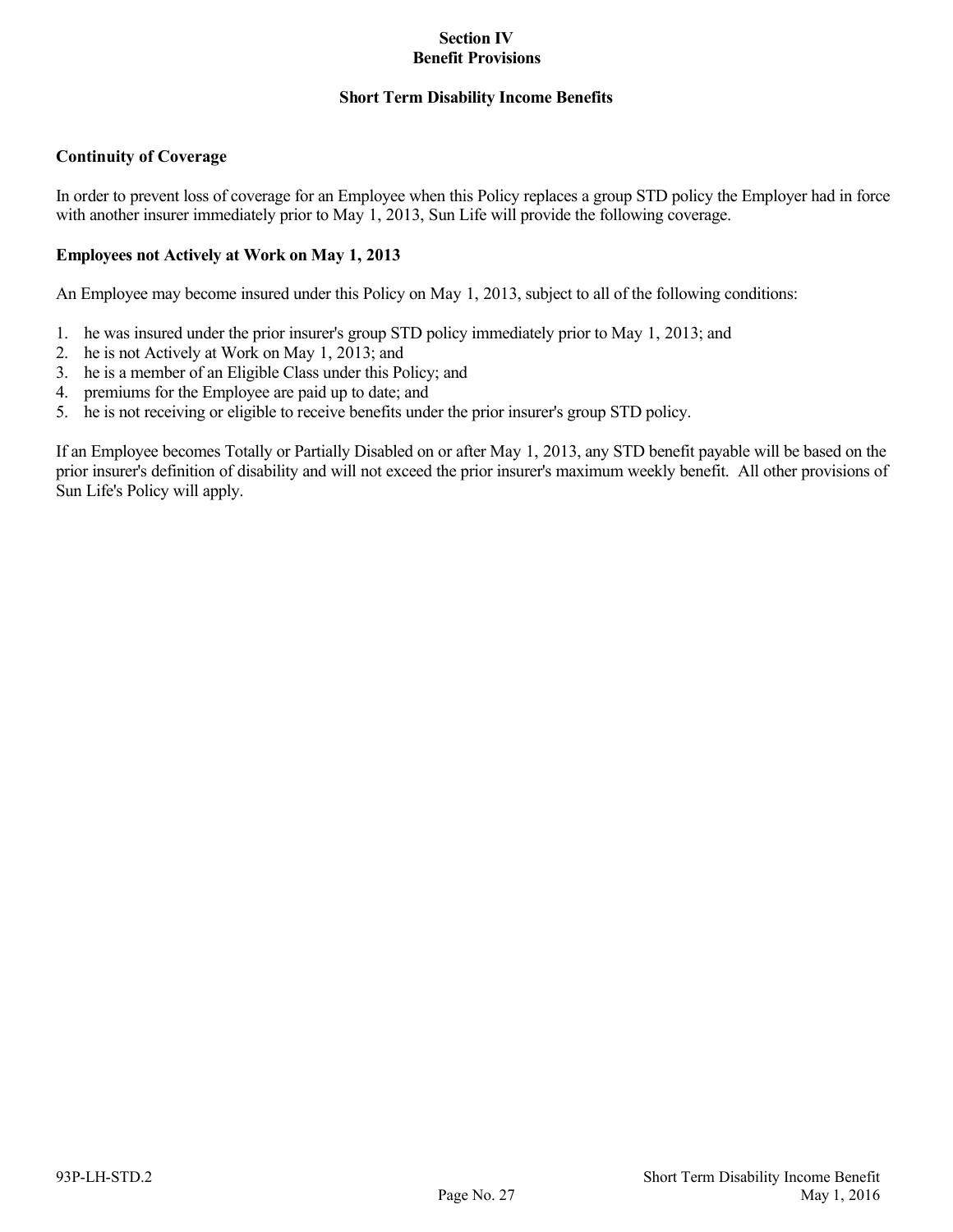## **Termination of Employee's Insurance**

An Employee will cease to be insured on the earliest of the following dates:

- 1. the date this Policy terminates.
- 2. the date the Employee is no longer in an Eligible Class.
- 3. the date the Employee's Class is no longer included for insurance.
- 4. the last day for which any required premium has been paid.
- 5. the date the Employee retires.
- 6. the date employment terminates or the date an Employer ceases to make contributions on the Employee's behalf to the Theatrical and Stage Employees Health and Welfare Trust. Ceasing to be Actively at Work will be deemed termination of employment, except:
	- a. insurance will be continued for an Employee absent due to a disability during:
		- i. the Elimination Period; and
		- ii. any period the premium is being waived under this Policy.
	- b. the Policyholder may continue the insurance by paying the required premiums, subject to the following:
		- i. insurance may be continued for up to 1 month after the Employee has been temporarily laid off.
		- ii. insurance may be continued for up to 1 month after the Employee has been given an approved leave of absence.
		- iii. insurance may be continued for up to 4 months by the Employee on a self-pay basis.
		- iv. insurance may be continued for up to 3 months of the Employee's paid vacation.
		- v. For Life and Accidental Death and Dismemberment Insurance insurance may be continued for up to 12 months after an Employee is absent from work due to Injury or Sickness.

The Policyholder in all of the above situations must act so as not to discriminate unfairly among Employees in similar situations.

- 7. the date the Employee requests, in writing, to have his insurance terminated.
- 8. the date the Employee ceases to be Actively at Work due to a labor dispute, including any strike, work slowdown, or lockout.
- 9. the date the Employee enters active duty in any armed service during a time of war (declared or undeclared).

While this Policy is in force, the Policyholder may continue an Employee's coverage pursuant to the Family and Medical Leave Act of 1993, as amended or continue coverage pursuant to a state required continuation period (if any).

While this Policy is in force, the Policyholder may continue an Employee's coverage pursuant to the Uniformed Services Employment and Reemployment Rights Act (USERRA).

### **Continuation of Insurance During Labor Dispute**

If an Employee's insurance under this Policy would normally terminate because of a labor dispute, then an Employee's insurance may be continued subject to the following conditions.

- 1. The Employer must have paid all or part of the insurance premium under this Policy.
- 2. For his amount of insurance, each Employee must remit the premium to the Employer before each Premium Due Date. For all Employees whose insurance is being continued, the Employer will submit the total premium to Sun Life on each Premium Due Date. This premium is based on the current premium rate in force when the labor dispute commenced. Sun Life has the right to change this premium as stated in Section VIII, Premiums.
- 3. The Employer must keep records for the collection of premium and furnish Sun Life any data requested of those Employee's whose insurance continues in force.

This continuation of insurance will terminate on the earliest of the following dates:

the date the Employee fails to make any premium payment to the Employer to continue his insurance;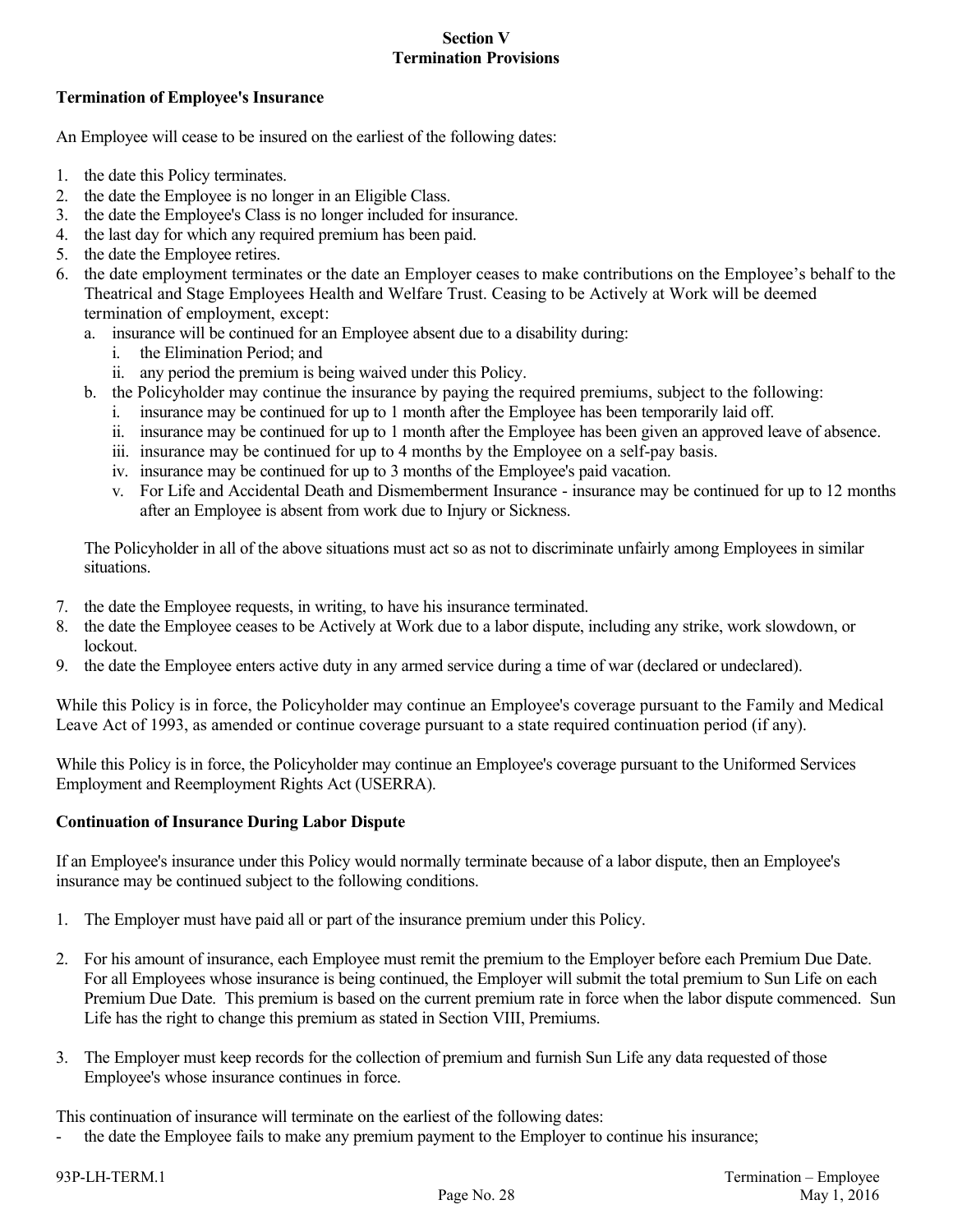- the date the Employer fails to make any premium payment to Sun Life;
- the date the Employee begins work for the Employer or any other employer;
- the date the labor dispute ends;
- the date 6 months following the commencement of the labor dispute;
- the date the Employer does not furnish any data requested by Sun Life.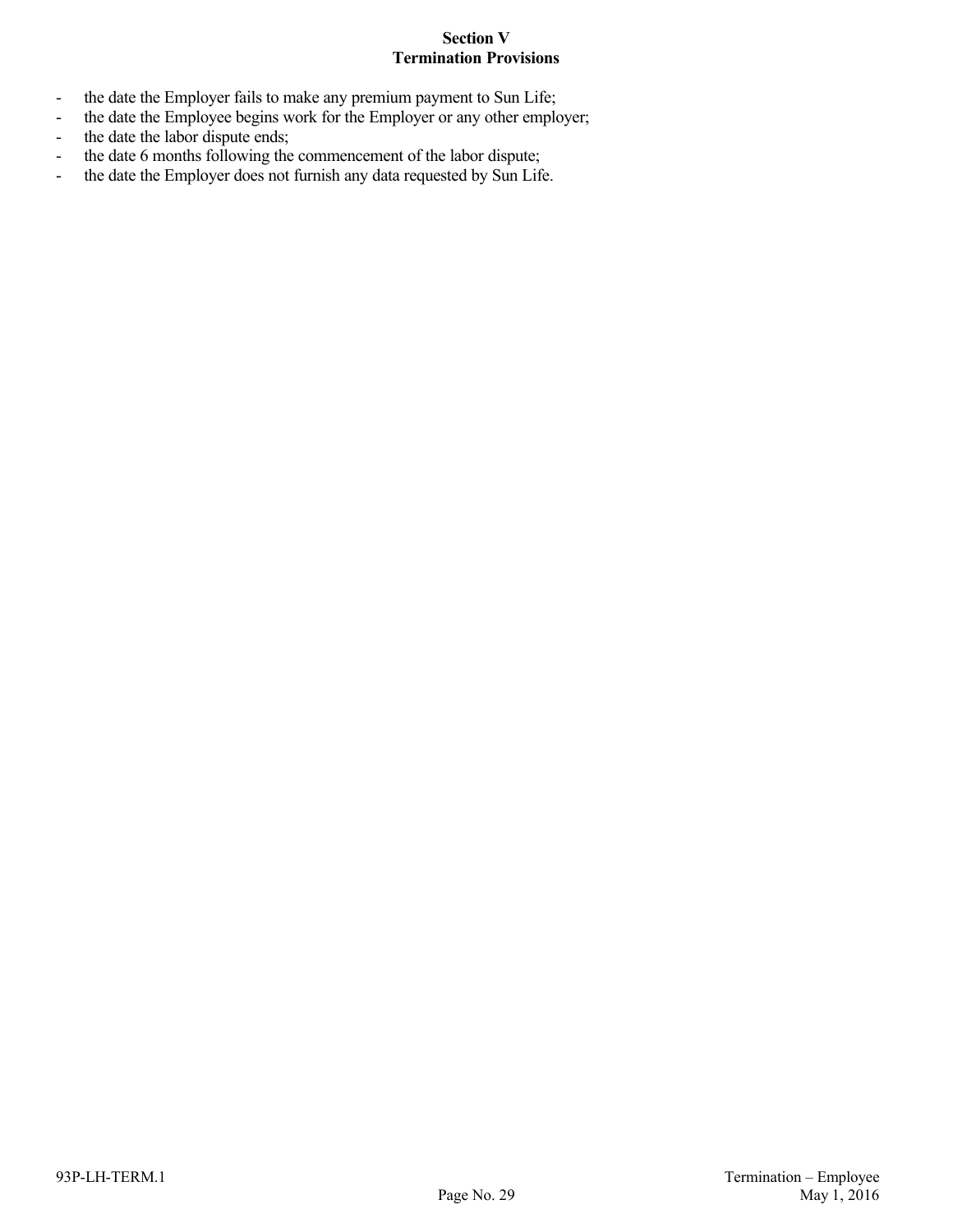# **Termination of Policy**

This Policy will terminate for any of the following reasons:

- 1. If the Policyholder fails to pay any premium within the Grace Period, this Policy will terminate on the last day of the Grace Period.
- 2. The Policyholder may terminate this Policy by advance written notice delivered to Sun Life at least 31 days prior to the termination date. This Policy will not terminate during any period for which premium has been paid. The Policyholder will be liable to Sun Life for all premiums due and unpaid for the full period this Policy is in force.
- 3. Sun Life may terminate this Policy on any premium due date by giving written notice to the Policyholder at least 45 days in advance if:
	- a. the number of insured Employees is less than 10; or
	- b. less than 100% of the Employees eligible are insured; or
	- c. the Policyholder fails to:
		- i. furnish promptly any information Sun Life may reasonably require; or
		- ii. perform any other obligations pertaining to this Policy.
- 4. Sun Life may terminate this Policy on any Policy Anniversary by giving written notice to the Policyholder at least 60 days in advance.

Termination of this Policy may take effect on an earlier date when both the Policyholder and Sun Life agree.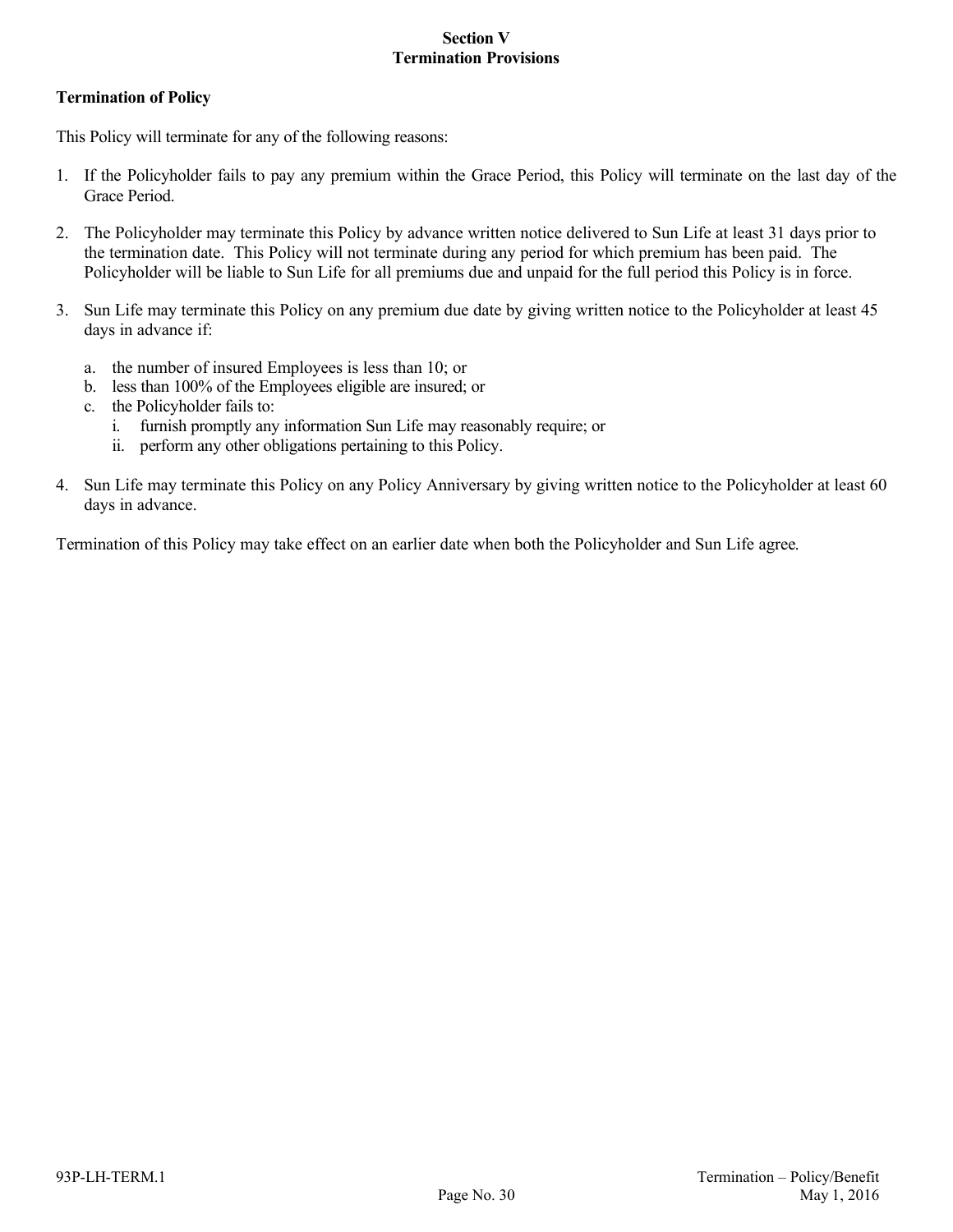## **Termination of Benefit Provision**

A Benefit Provision will terminate for any of the following reasons:

- 1. The Policyholder may terminate a Benefit Provision by advance written notice delivered to Sun Life at least 31 days prior to the termination date. The Benefit Provision will not terminate during any period for which premium has been paid. The Policyholder will be liable to Sun Life for all premiums due and unpaid for the full period that Benefit Provision is in force.
- 2. Sun Life may terminate a Benefit Provision on any premium due date by giving written notice to the Policyholder at least 45 days in advance if:
	- a. the number of insured Employees for that Benefit is less than 10; or
	- b. less than 100% of the Employees eligible are insured; or
	- c. the Policyholder fails to furnish promptly any information which Sun Life may reasonably require.
- 3. Sun Life may terminate any Benefit Provision on any Policy Anniversary by giving written notice to the Policyholder at least 60 days in advance.

Termination of a Benefit Provision may take effect on an earlier date when both the Policyholder and Sun Life agree.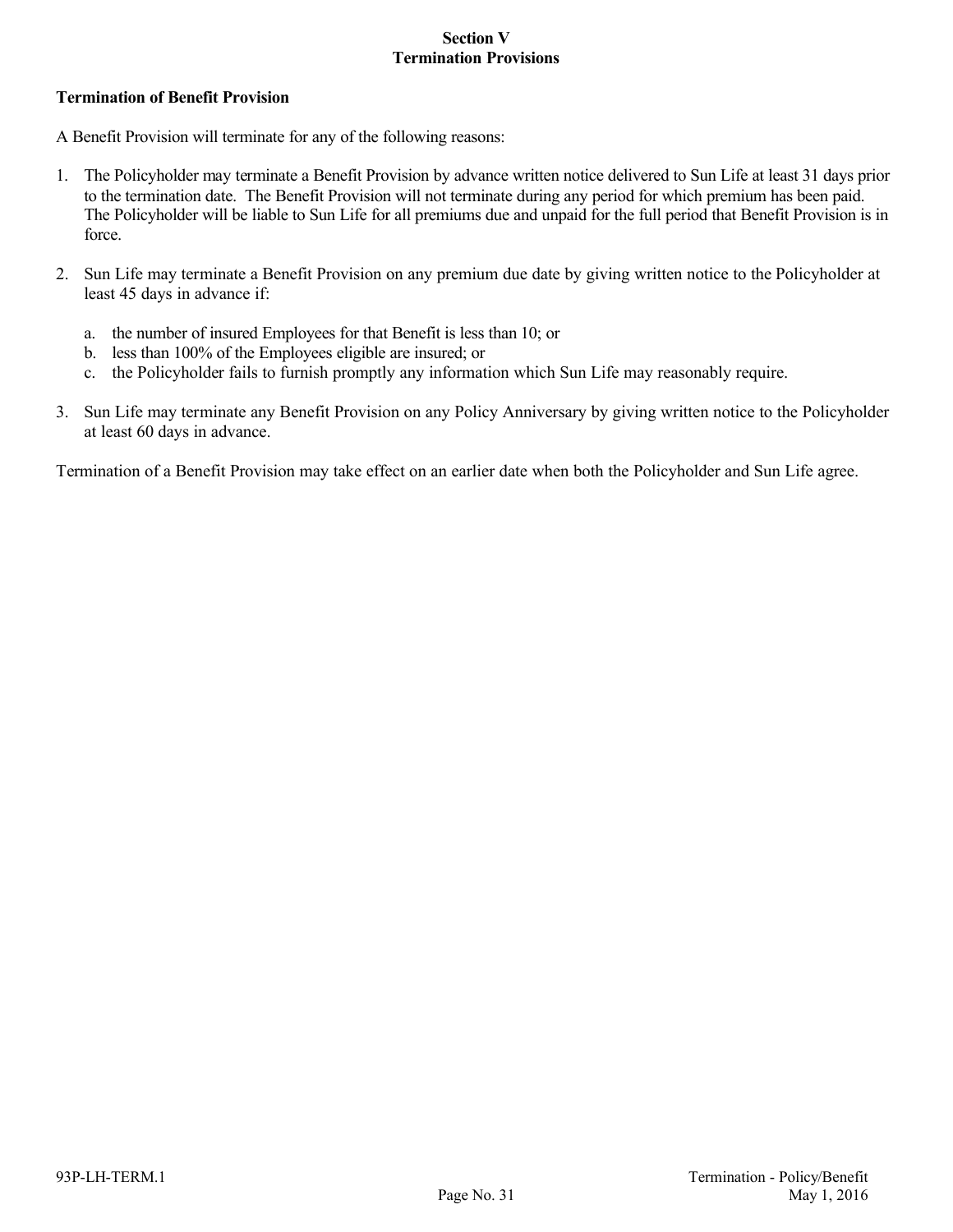# **Section VI General Policy Provisions**

## **A. Statements**

All statements made in any Application are considered representations and not warranties. No representation by:

- 1. the Policyholder in applying for this Policy will render it void unless the representation is contained in the Application; or
- 2. any Employee in applying for insurance under this Policy will be used to reduce or deny a claim unless a copy of the Employee's written application for insurance is or has been given to the Employee or the Employee's beneficiary, if any.

### **B. Entire Contract - Policy Changes**

- 1. This Policy is the entire contract. It consists of:
	- a. all of the pages of the Policy;
	- b. the attached Application of the Policyholder;
	- c. each Employee's written application for insurance (Employee retains his own copy).
- 2. This Policy may be changed in whole or in part. Only an executive officer of Sun Life may approve a change. The approval must be in writing and endorsed on or attached to this Policy.
- 3. Any other person, including an agent, may not change this Policy or waive any part of it.

# **C. Employee's Certificate**

Sun Life will provide a Certificate to the Policyholder for delivery to each Employee. The Certificate is intended to provide a brief explanation of the Policy benefits, but it does not form a part of this Policy. If the terms of a Certificate and this Policy differ, this Policy will govern.

### **D. Furnishing of Information - Access To Records**

- 1. The Employer will furnish at regular intervals to Sun Life:
	- a. information relative to individuals:
		- i. who qualify to become insured;
		- ii. whose amounts of insurance change; and/or
		- iii. whose insurance terminates.
	- b. any other information about this Policy that may be reasonably required.

The records which, in the opinion of Sun Life, are material to the insurance, will be opened for inspection by Sun Life at any reasonable time.

- 2. Clerical error or omission will not:
	- a. deprive an individual of insurance;
	- b. affect an individual's amount of insurance; or
	- c. effect or continue an individual's insurance which otherwise would not be in force.

The Policyholder's or Employer's failure to report notice or proof of claim in a timely manner shall not constitute clerical error.

# **E. Misstatement of Facts**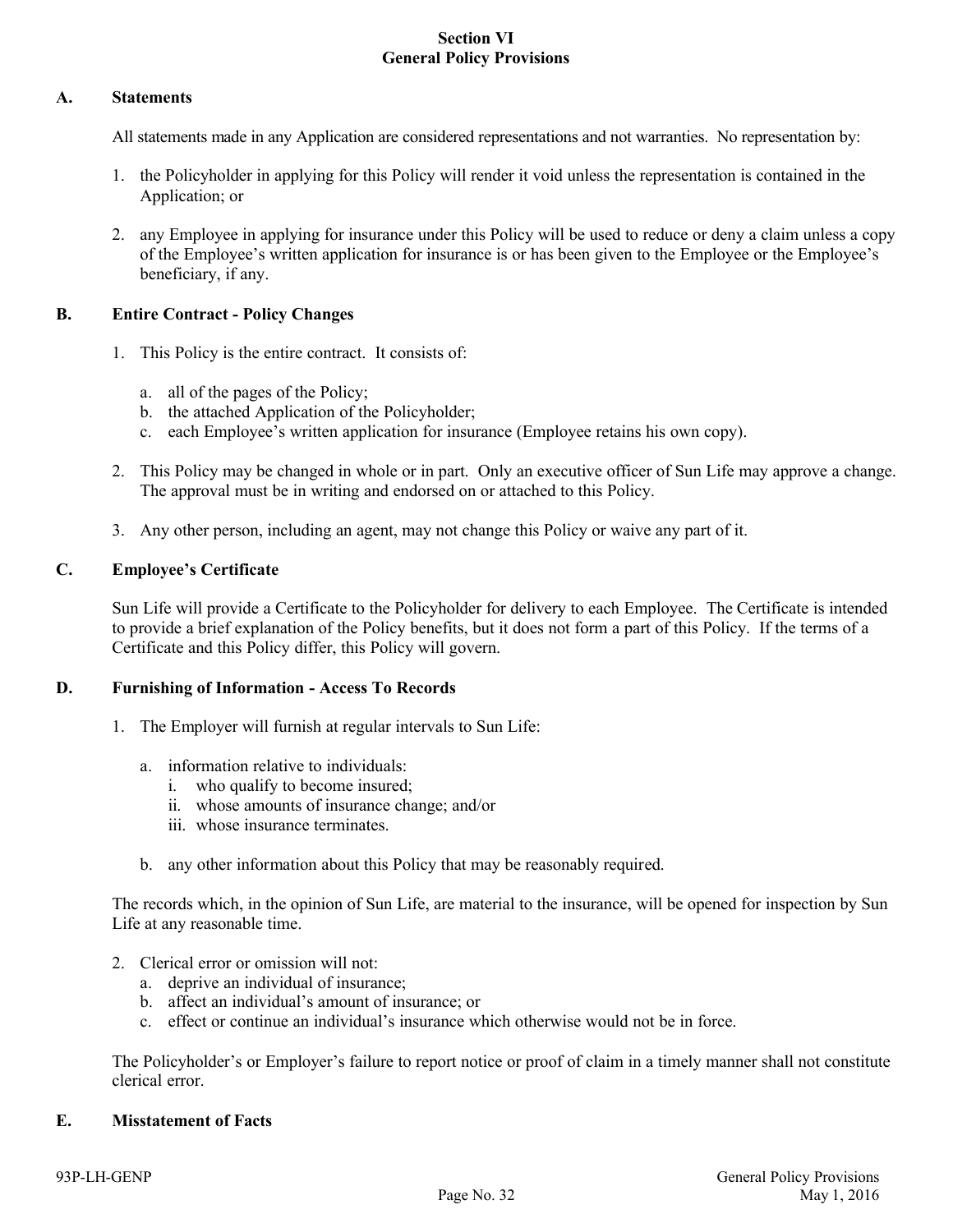#### **Section VI General Policy Provisions**

If relevant facts about any individual were not accurate:

- 1. an equitable adjustment of premium will be made; and
- 2. the true facts will be used to determine if and in what amount insurance is valid under this Policy.

If the amount of the benefit is dependent upon an individuals age, (as shown in Section I, Schedule of Benefits), the benefit will be the amount an individual would have been entitled to if his correct age was known.

If an adjustment results in a refund of premium, the refund will not exceed a period of more than 12 months.

# **F. Examination and Autopsy**

Sun Life, at its own expense, has the right to have any person, whose Injury or Sickness is the basis of a claim:

- 1. examined by a Physician, other health professional or vocational expert of its choice; and/or
- 2. interviewed by an authorized Sun Life representative.

This right may be used as often as reasonably required.

Sun Life has the right, in the case of death, to request an autopsy where not prohibited by law.

### **G. Legal Proceedings**

No legal action may start:

- 1. until 60 days after Proof of Claim has been given; nor
- 2. more than 3 years after the time Proof of Claim is required.

### **H. Workers' Compensation**

This Policy is not in lieu of, and does not affect, any requirement for coverage by Workers' Compensation Insurance.

### **I. Agency**

For all purposes of this Policy, the Policyholder or third party administrator acts on its own behalf or as an agent of the Employee. Under no circumstances will the Policyholder or third party administrator be deemed an agent of Sun Life.

### **J. Incontestability**

### Policyholder

The validity of this Policy shall not be contested, except for non-payment of premium, after it has been in force for two years from the Policy Effective Date.

### Individual

No statement made by an individual, relating to his insurability for an initial, increased or additional amount of insurance, will be used in contesting the validity of that insurance, after such initial, increased or additional amount of insurance has been in force for a period of two years during the individual's lifetime.

This statement must be contained in a form signed by that individual.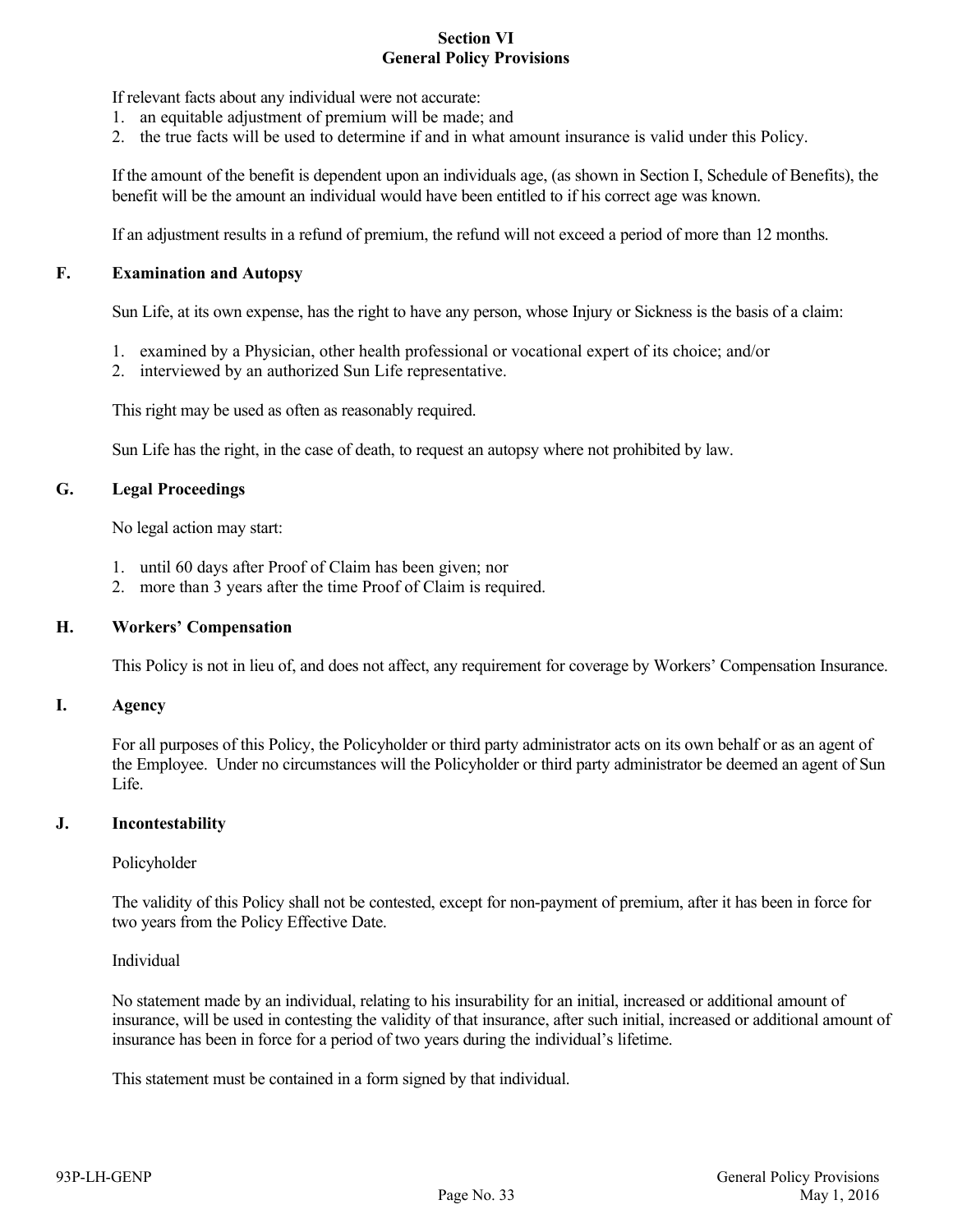# **Section VII Claim Provisions**

#### **A. Notice and Proof of Claim**

Sun Life must receive Notice and Proof of Claim prior to any payment under this Policy.

1. Notice of Claim

**for Death Claim** - written notice of claim must be given to Sun Life no later than 30 days after date of death.

**for Life Waiver of Premium** - written notice of claim must be given to Sun Life no later than 12 months after the Employee ceases to be Actively at Work.

**for Accidental Dismemberment** - written notice of claim must be given to Sun Life no later than 12 months after the Employee's date of loss.

**for Short Term Disability** - written notice of claim must be given to Sun Life no later than 30 days after the Employee ceases to be Actively at Work.

**for all other claims** - written notice of claim must be given to Sun Life no later than 12 months after the Employee's date of loss or within 12 months after the date the expense is incurred.

If notice cannot be given within the applicable time period, Sun Life must be notified as soon as it is reasonably possible.

When Sun Life has received written notice of claim, Sun Life will send the forms for proof of claim. If the forms are not received within 15 days after written notice of claim is sent, proof of claim may be sent to Sun Life without waiting for the form.

2. Proof of Claim

**for Death Claim** - proof of claim must be given to Sun Life no later than 90 days after date of death.

**for Life Waiver of Premium** - proof of claim must be given to Sun Life no later than 15 months after the Employee ceases to be Actively at Work.

**for Accidental Dismemberment** - proof of claim must be given to Sun Life no later than 15 months after the Employee's date of loss.

**for Short Term Disability** - proof of claim must be given to Sun Life no later than 90 days after the end of the Elimination Period.

**for all other claims** - proof of claim must be given to Sun Life no later than 15 months after the Employee's date of loss or within 15 months from the date the expense is incurred.

If it is not possible to give proof within these time limits, it must be given as soon as reasonably possible. Proof of claim may not be given later than one year after the time proof is otherwise required unless the individual is legally incompetent.

Proof of Claim must consist of:

- a description of the loss or disability;
- the date the loss, disability or expense occurred; and
- the cause of the loss, disability or expense.

Proof of Claim may include, but is not limited to, police accident reports, autopsy reports, laboratory results, toxicology results, hospital records, x-rays, narrative reports, or other diagnostic testing materials as required.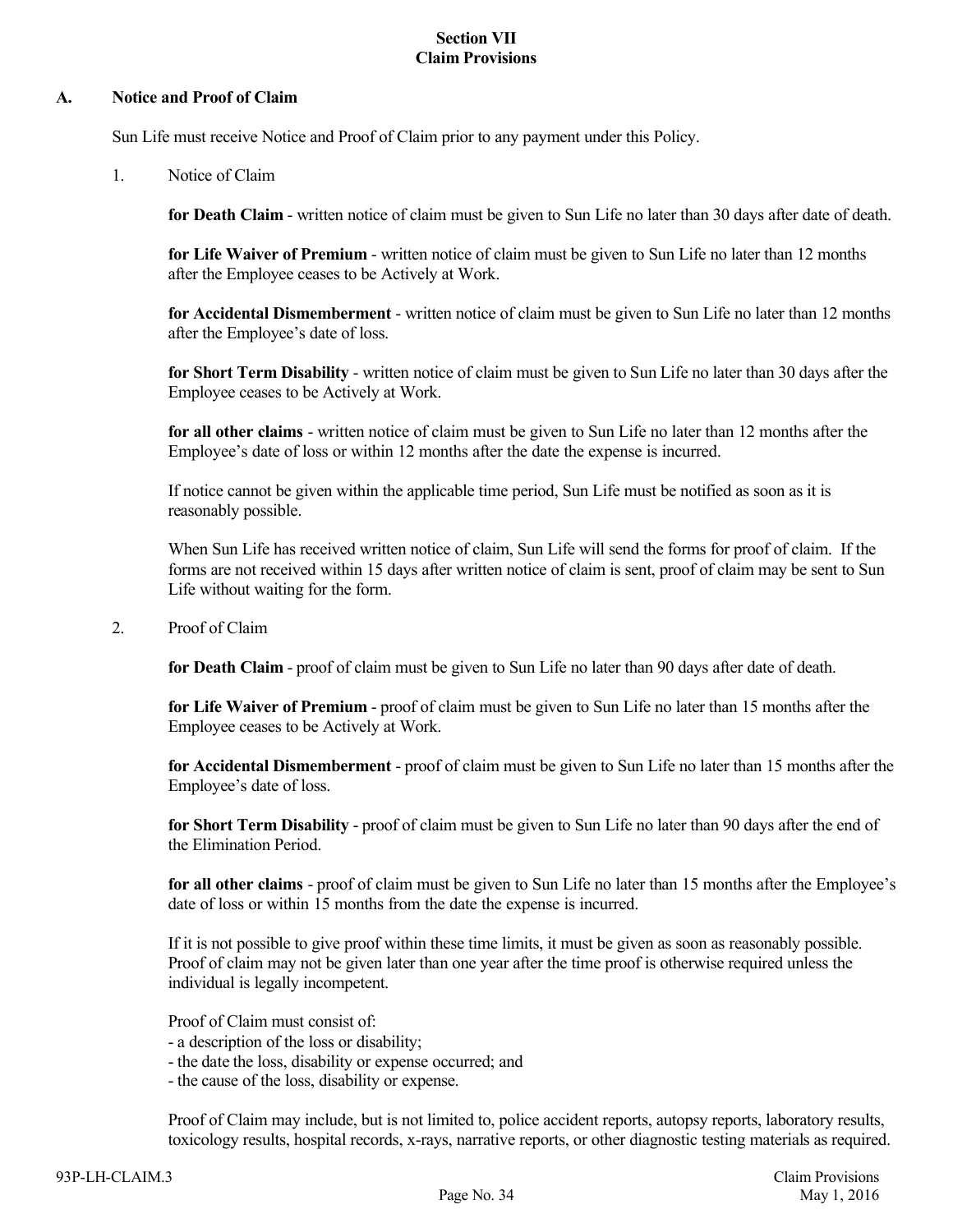# **Section VII Claim Provisions**

Proof of Claim for disability must include evidence demonstrating the disability including, but not limited to, hospital records, Physician records, Psychiatric records, x-rays, narrative reports, or other diagnostic testing materials as appropriate for the disabling condition.

Proof must be satisfactory to Sun Life.

Sun Life may require as part of the Proof authorizations to obtain medical and non-medical information.

Proof of the Employee's continued disability and regular and continuous care by a Physician must be given to Sun Life within 30 days of the request for proof.

#### **B. Notice of Decision on Claim**

A written notice of decision on a claim will be sent within a reasonable time after Sun Life receives the claim but not later than 45 days after receipt of the claim. If a decision cannot be made within 45 days after Sun Life receives the claim, Sun Life will request extensions of time as permitted under U.S. Department of Labor regulations. Any request for extension of time will specifically explain:

- 1. the standards on which entitlement to benefits is based;
- 2. the unresolved issues that prevent a decision on the claim; and
- 3. the additional information needed to resolve those issues.

If a period of time is extended because the claimant failed to provide necessary information, the period for making the benefit determination is tolled from the date Sun Life sends notice of the extension to the claimant until the date on which the claimant responds to the request for additional information. The claimant will have at least 45 days to provide the specified information.

#### **C. Review Procedure**

If all or any part of a claim is denied, the claimant may request in writing a review of the denial within 180 days after receiving notice of denial.

The claimant may submit written comments, documents, records or other information relating to the claim for benefits, and may request free of charge copies of all documents, records and other information relevant to the claimant's claim for benefits.

Sun Life will review the claim on receipt of the written request for review, and will notify the claimant of Sun Life's decision within a reasonable time but not later than 45 days after the request has been received. If an extension of time is required to process the claim, Sun Life will notify the claimant in writing of the special circumstances requiring the extension and the date by which Sun Life expects to make a determination on review. The extension cannot exceed a period of 45 days from the end of the initial review period.

If a period of time is extended because the claimant failed to provide necessary information, the period for making the decision on review is tolled from the date Sun Life sends notice of the extension to the claimant until the date on which the claimant responds to the request for additional information.

#### **D. Time of Payment of Claims**

When Sun Life receives satisfactory Proof of Claim, benefits payable under this Policy will be paid for any period for which Sun Life is liable.

#### **E. Payment of Claims**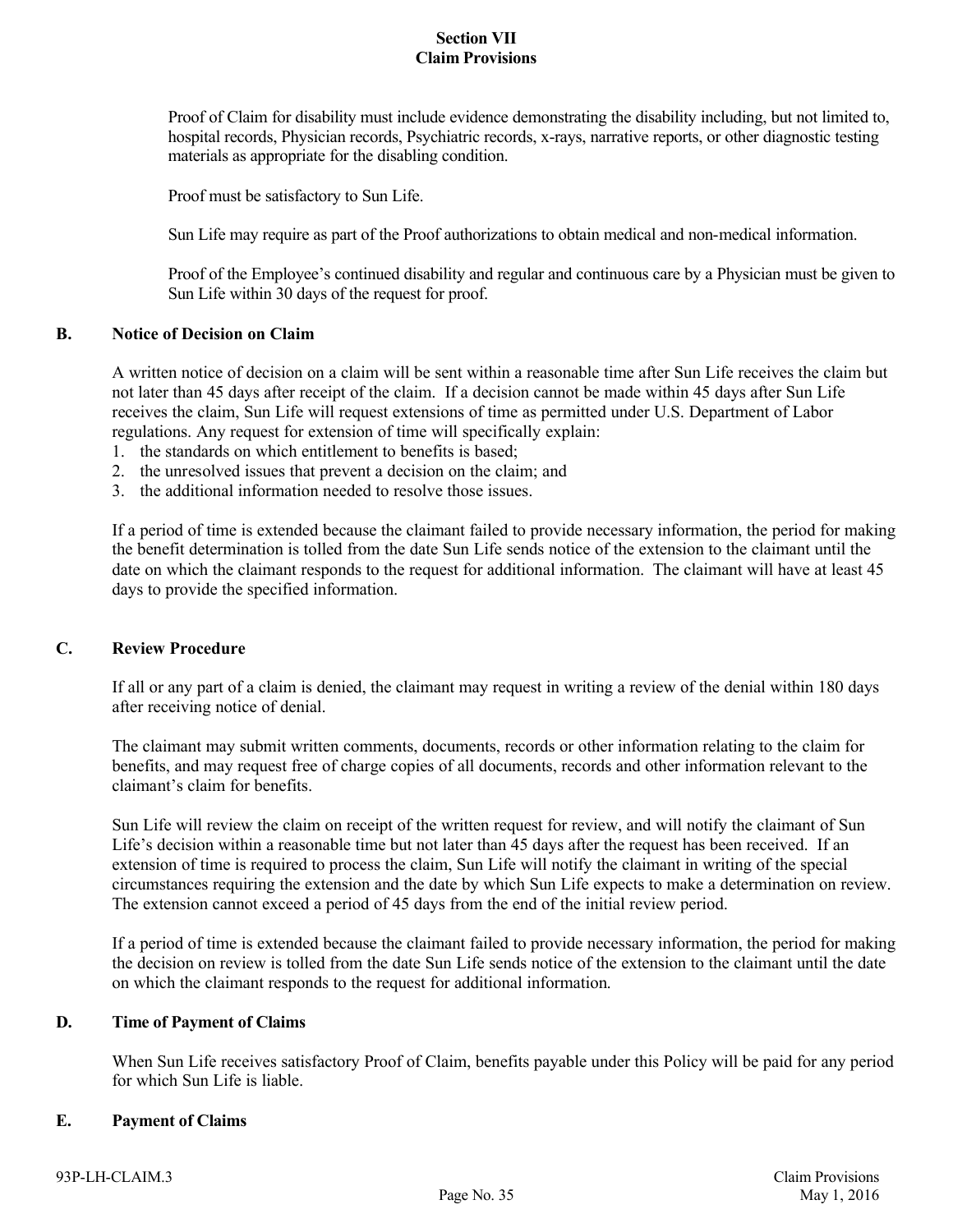# **Section VII Claim Provisions**

Benefits payable upon the death of the Employee are payable to the Beneficiary living at the time (other than the Employer). Unless otherwise specified, if more than one Beneficiary survives the Employee, all surviving Beneficiaries will share equally. If no Beneficiary is alive on the date of the Employee's death, payment will be made to the Employee's estate.

Accidental Death and Dismemberment benefits are payable as shown above unless otherwise specified in the Accidental Death and Dismemberment Benefit Section.

All other benefits payable during the lifetime of the Employee are payable to the Employee.

If a benefit is payable to the Employee's estate, an Employee who is a minor, or an Employee who is not competent, Sun Life has the right to pay up to \$5,000 to any of the Employee's relatives whom Sun Life considers entitled. If Sun Life pays benefits in good faith to a relative, Sun Life will not have to pay those benefits again.

If a Beneficiary is a minor or is not competent, Sun Life has the right to pay up to \$1,000 to the person or institution that appears to have assumed custody and main support, until the appointed legal representative makes a formal claim. If Sun Life pays benefits in good faith to a person or institution, Sun Life will not have to pay those benefits again.

### **F. Amendment or Termination of Benefit Provision**

An Employee's rights to any disability benefits are determined on the date the Employee's disability begins. The right is subject to the terms of this Policy in effect on the date disability begins and will not be affected by subsequent amendment or termination of this Policy.

# **G. Change of Beneficiary**

If this Policy replaces existing coverage under the Employer's group life insurance plan, Employees' nominations of Beneficiaries under the plan will remain in force unless changed by the Employee. All nominations of Beneficiaries are revocable unless otherwise stated by the Employee. Any request for change of Beneficiary must be in a written form and will take effect as of the date the Employee signs and files the change with the Employer. If Sun Life has taken any action or made payment prior to receiving notice of that change, the change of Beneficiary will not affect any action or payment made by Sun Life. The consent of the Beneficiary is not required to change any Beneficiary unless the Beneficiary designation has been irrevocable.

### **H. Assignments**

The Employee is permitted to assign all his rights under this Policy. Any assignment must be in a written form and will take effect as of the date the Employee signs and files the assignment with the Employer. Sun Life will honor an Employee's prior assignment of rights and benefits under the Employer's plan, whether or not this Policy is specified in the Assignment. If Sun Life has taken any action or made payment prior to receiving notice of that change, the assignment will not affect any action or payment made by Sun Life. Sun Life will not be responsible for the legal, tax or other effects of any assignment.

### **I. Methods of Payment**

The Death Benefit may be payable by a method other than a lump sum. The available methods of payment will be based on the benefit options offered by Sun Life at the time of election.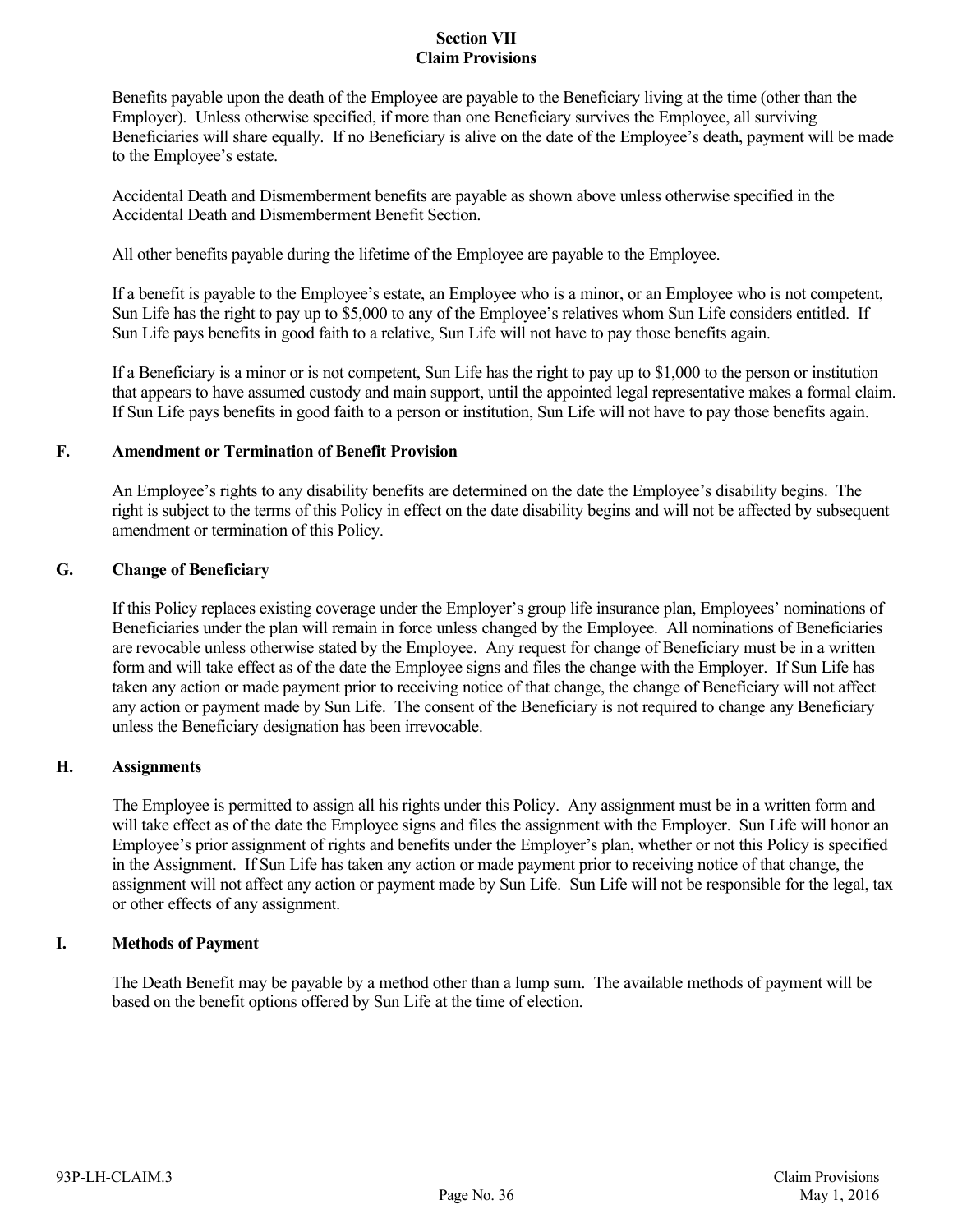# **Section VIII Premiums**

# **A. Premium Rates**

Sun Life determines its initial or any subsequent monthly premium rate on the basis of the coverage being provided. After the initial monthly premium rate has been in effect until April 30, 2014 for Short Term Disability Income Insurance and until April 30, 2016 for Employee Life Insurance and Employee Accidental Death and Dismemberment Insurance, Sun Life has the right to recalculate any premium rate. However, Sun Life has the right to recalculate the initial or any subsequent monthly premium rate when any of the following occurs:

- 1. the terms of this Policy are changed, including but not limited to the Schedule of Benefits; or
- 2. a new Division, Subsidiary or Affiliated Company of the Policyholder is added to or deleted from this Policy; or
- 3. the number of Employees insured changes by 25% or more from the number of Employees insured on the Policy Effective Date or the immediately preceding Policy Anniversary Date; or
- 4. one or more class(es) are added to or deleted from this Policy.

No premium rate may be increased unless Sun Life notifies the Policyholder at least 31 days in advance of the increase. Premium rate increases may take effect on an earlier date when both Sun Life and the Policyholder agree.

# **B. Payment of Premiums**

- 1. All premiums due under this Policy, including adjustments, if any, are payable by the Policyholder on or before the respective due dates at Sun Life's U.S. Headquarters or at another location designated by Sun Life. The due dates are specified on the first page of this Policy.
- 2. The premiums due under this Policy on each premium due date are based upon the premium rates in effect for the benefit provided. The premium due is the sum of the monthly premiums for all insured Employees for all benefits.
- 3. Premiums payable to Sun Life will be paid in United States dollars on the premium due date.
- 4. The premium for additional or increased insurance becoming effective during a Policy month will be charged from the next premium due date.
- 5. The premium for insurance terminated during a Policy month will cease at the end of the Policy month in which such insurance terminates.
- 6. Except for fraud, premium adjustments, refunds or charges will be made for only:
	- a. the current Policy Year; and
	- b. the prior Policy Year.

# **C. Grace Period**

The Grace Period is 31 days following a premium due date. During the Grace Period the Policy shall continue in force, unless the Policyholder has given Sun Life written notice to discontinue this Policy. In any event, premiums are payable for any period of time the Policy remains in force.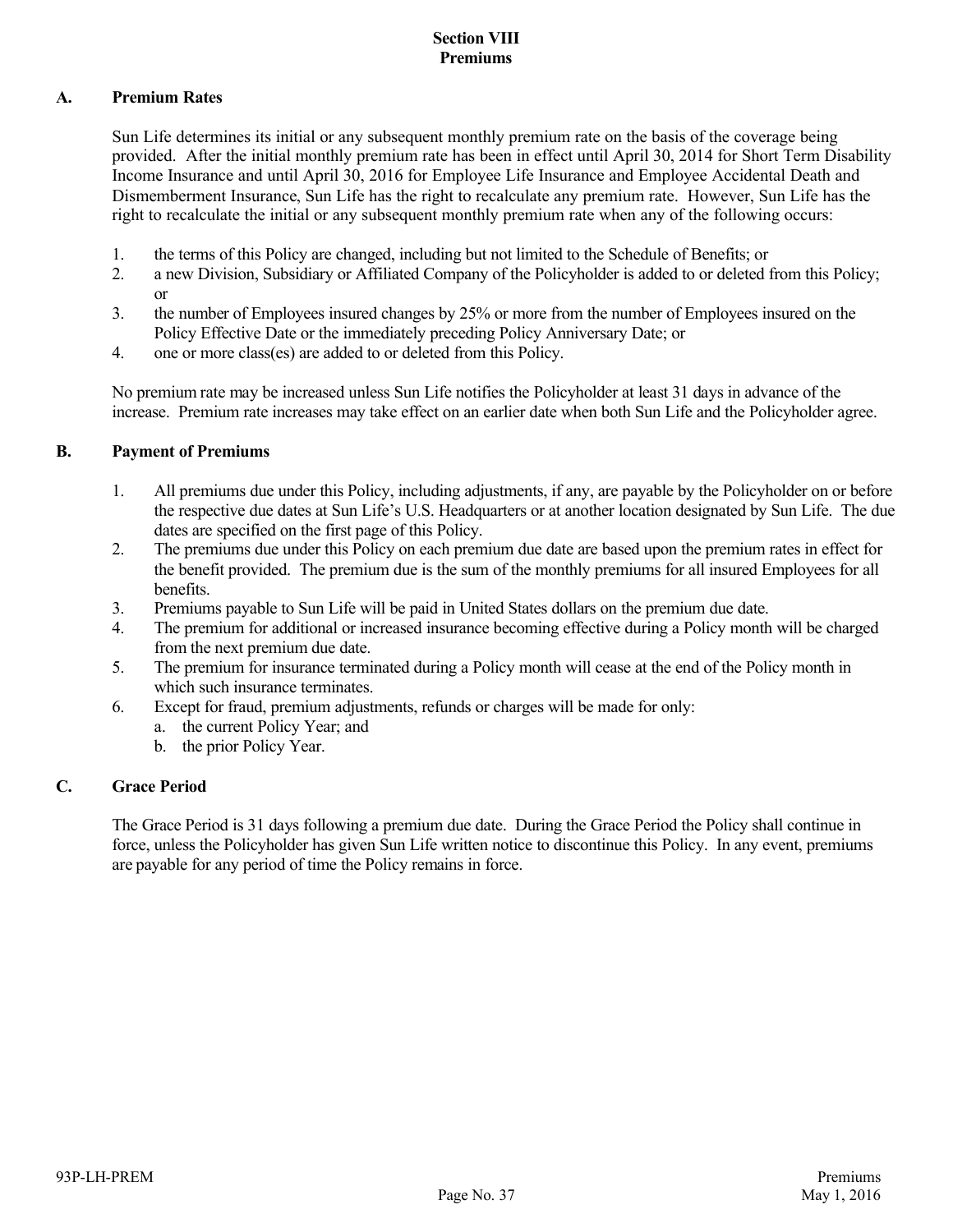# **SUN LIFE ASSURANCE COMPANY OF CANADA**

# **PORTABILITY RIDER**

Effective May 1, 2013, the following provision is added to Group Policy No. 228615-001 Life Insurance Benefit Provision

# **Portability Privilege**

### **Benefit**

If, prior to age 70, the Employee's Life Insurance ceases due to termination of his employment, the Employee may apply for portable coverage on his own life up to the amount of Life Insurance that ceased, to a maximum of \$500,000. An Employee is not eligible to port if:

- he is age 70 or older; or
- he retires; or
- he has an injury or sickness that would have a material effect on his life expectancy or would prevent the Employee from performing his own occupation on a full-time basis; or
- his employment hours with the Employer have been reduced; or
- he remains in employment with the Employer, other than a full-time basis; or
- his insurance is being continued under the Waiver of Premium provision.

If the Employee elects to port any amount of his Life Insurance, he may also apply to port any AD&D Insurance that ceased due to his termination of employment.

An Employee whose coverage has been continued on Waiver of Premium under this Policy is not eligible to apply for portable coverage.

An Employee who elects to convert his coverage to an individual policy under the Conversion Privilege is not eligible to apply for portable coverage.

### **Application for Portable Coverage**

- 1. Written application must be made to Sun Life within 31 days following the date the Life Insurance ceases.
- 2. Portable coverage will be effective on the date that Sun Life approves the Employee's Application for portable coverage.
- 3. Portable coverage will be provided under a group term life policy providing death and accidental death and dismemberment benefits only, without waiver of premium or Accelerated Death benefits.
- 4. The premium will be the current rate Sun Life charges for the standard class of risk and age the insured belongs to under the Portable Group Life Policy.
- 5. If the application for Portable Coverage is declined by Sun Life, the Employee will be given 31 days, commencing on the date the application is declined, to convert to an individual policy under the Conversion Privilege.